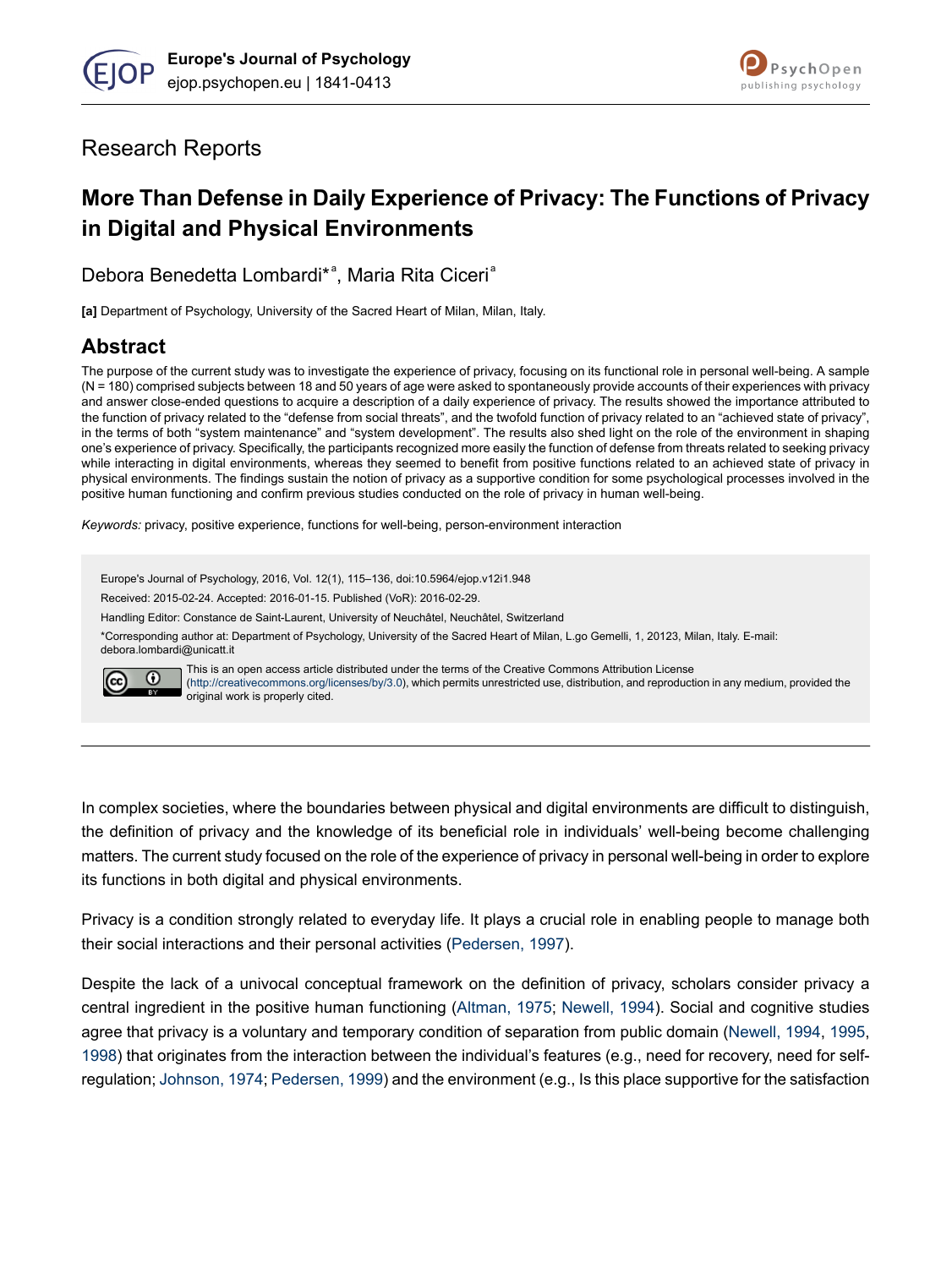of my need for recovery?) (Cole & Hall, [2010;](#page-15-1) Demirbas & [Demirkan,](#page-15-2) 2000; [Korpela,](#page-17-4) Kyttä, & Hartig, 2002; [Palen](#page-17-5) & [Dourish,](#page-17-5) 2003).

Accordingly, we consider privacy a socio-environmental construct, as the person-environment interaction determines both the shape of privacy, (i.e., thus, if privacy takes the shape of either solitude, anonymity, isolation, reserve or intimacy) and the beneficial functions that it can support (e.g., emotional regulation, stress recovery, enhancing creativity) ([Pedersen,](#page-17-0) 1997, [1999](#page-18-0)).

Although the relevance of privacy, as a condition that can provide support for certain positive psychological processes, has been confirmed, very little scientific attention has been paid to the specific functions of privacy. The literature on the psychology of privacy focuses more or less explicitly on the defensive behaviors to avoid the violation of privacy (Altman, 1975; Buslig & Burgoon, 2000; Milgram, 1973; Palen & Dourish, 2003). Very little attention has been paid to the noteworthy function of privacy in supporting some of specific processes involved in the empowerment of personal well-being in terms of restoration and personal growth ([Newell,](#page-17-1) 1994, [1995;](#page-17-2) [Pedersen,](#page-17-0) [1997](#page-17-0), [1999;](#page-18-0) [Westin,](#page-19-0) 1967). Among the limited extant studies on the positive functions of privacy [\(Cole](#page-15-1) & Hall, [2010](#page-15-1); [Newell,](#page-17-1) 1994, [1998;](#page-17-3) [Pedersen,](#page-17-0) 1997, [1999](#page-18-0)), [Newell](#page-17-1) (1994, [1998](#page-17-3)) proposed a synthetic functional theory of privacy called the Systems Model of Privacy. According to this model, privacy plays a central role in supporting two classes of psychological processes, "system maintenance" and "system development", to provide the conditions for both threat release and personal growth [\(Newell,](#page-17-1) 1994, [1995,](#page-17-2) [1998\)](#page-17-3).

This work intends to gain a deeper understanding of the person's experience of the beneficial functions of privacy, considering the complex overlap between physical and digital environment, as the process of privacy unfolds, from its need to the experience of its effects.

### **The "How" and "Why" of Privacy: The Functions of Privacy and the Personal Well-Being**

Two main traditions of research on the topic of privacy exist in psychology. Some authors have focused on the "how" of privacy, that is, the mechanisms through which a person seeks and obtains it ([Altman,](#page-15-0) 1975, [1977](#page-15-4); Buslig & [Burgoon,](#page-15-3) 2000; Klopfer & [Rubenstein,](#page-17-7) 1977; [Petronio,](#page-18-1) 2003). These mechanisms consist of learned behaviors that serve to regulate social interaction and that vary widely across cultures ([Altman,](#page-15-4) 1977). The primary aim of these behaviors is to protect the person from environmental threats. These protective behavioral mechanisms are prerequisites for allowing the subject to reach a condition of privacy ([Newell,](#page-17-1) 1994). Accordingly, we propose that the need for defense from threats precedes and makes possible the achievement of an experience of privacy. Moreover, the need for the system to be protected from threats is activated by the experience of encroachment, even when anticipated.

A different perspective concerns instead the investigation of the "why" of privacy ([Newell,](#page-17-1) 1994, [1995](#page-17-2), [1998](#page-17-3); [Pedersen,](#page-18-0) 1999; [Westin,](#page-19-0) 1967); thus, its functions for personal well-being, which people actualize when they achieve this state. This approach investigates the benefits of privacy; therefore, the focus is on the reached state of privacy rather than to the steps required to reach it. Integrating the research interests about the "how" and the "why" of privacy, it is possible to identify the main features that characterize this process from the initial step of seeking it to the final step regarding the contemplation of the effects of its achieved state. Some of the features related to this process of seeking-experiencing, such as the antecedent conditions connected to a desire for privacy [\(Newell,](#page-17-1) 1994; [Pastalan,](#page-17-8) 1970), the affective set linked to its requirement ([Newell,](#page-17-1) 1994), the urgency through

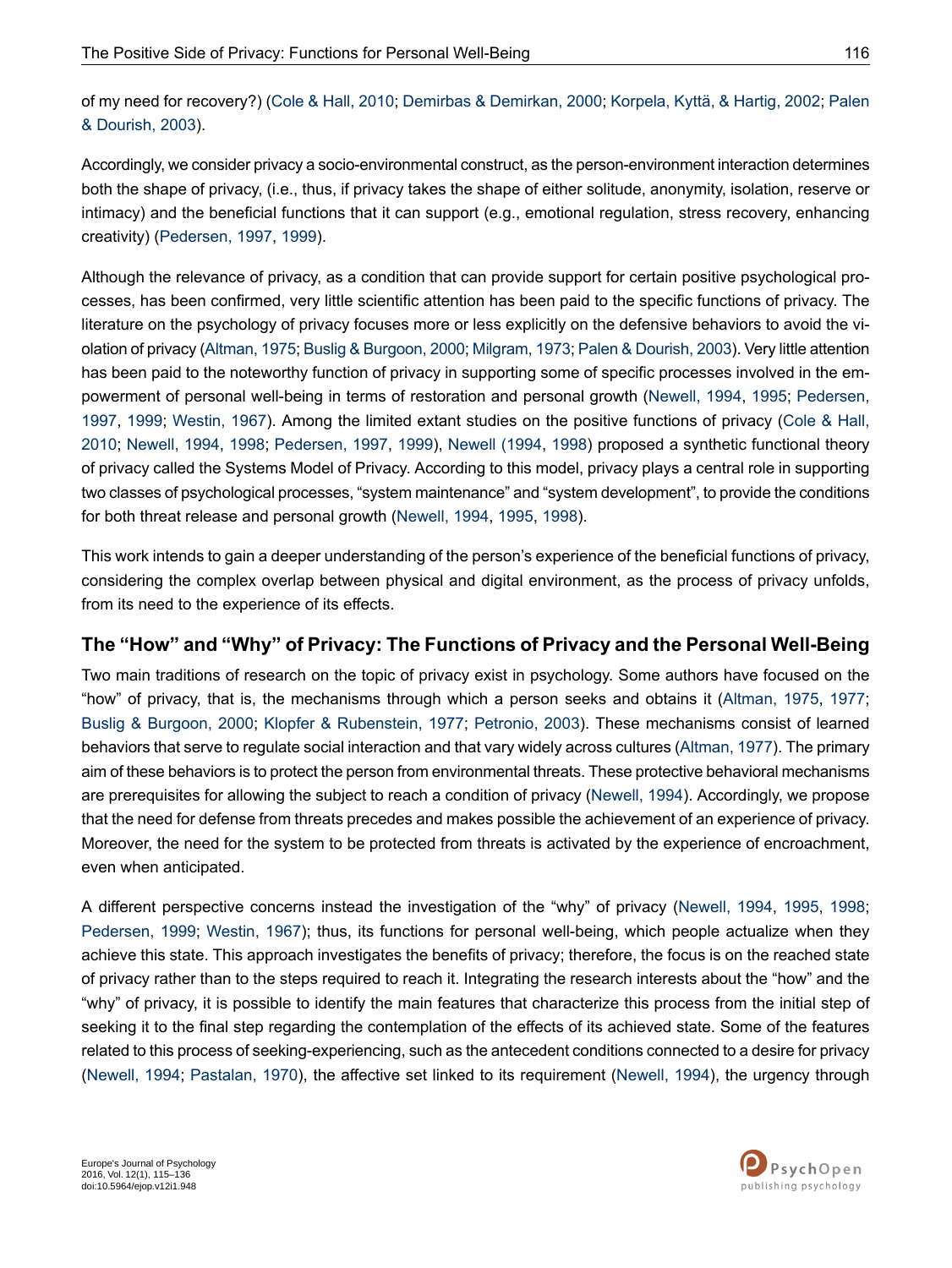which the subject seeks it [\(Newell,](#page-17-3) 1998), the affective state related to its achievement (Francis & [Cooper,](#page-16-1) 1991; [Newell,](#page-17-1) 1994) and the perceived ability to achieve it, have been investigated in previous studies.

Specifically, the proponents of the approach related to the "why" of privacy [\(Newell,](#page-17-1) 1994, [1995,](#page-17-2) [1998](#page-17-3); [Pedersen,](#page-18-0) [1999](#page-18-0); [Westin,](#page-19-0) 1967) make a point, which appears to be relevant for the purposes of the current work. They argue that privacy has two main functions for human well-being, (a) a *system maintenance* function, which involves cognitive and emotional processes implicated in the maintenance of the *homeostasis* and in a state of release and (b) a *system development* function, which comprises psychological processes, such as self-conscious processes, involved in personal growth (Cole & Hall, [2010](#page-15-1); [Hammitt,](#page-16-2) 2012; [Newell,](#page-17-3) 1998; [Pedersen,](#page-18-0) 1999). As a system maintenance function, privacy supports processes to promote and ensure a satisfying level of *homeostasis* [\(Cannon,](#page-15-5) 1932), since it is often associated with the experience of recovery from psychophysiological stress [\(Ulrich](#page-18-2) et al., [1991](#page-18-2)), emotion regulation (Izard & [Kobak,](#page-16-3) 1991), self-regulation and release [\(Korpela,](#page-17-4) Kyttä, & Hartig, 2002; [Vuorinen,](#page-19-1) 1990). Reframing the discourse on this topic to reflect the approach of positive psychology, it is possible to state that this type of experience may be associated with the hedonic experience ([Kahneman,](#page-16-4) Diener, & Schwarz, [1999\)](#page-16-4) and the related concept of *subjective well-being* (Diener, 2000), which focus on positive affect and the absence of unpleasant experience. As a system development function, privacy provides the condition to exercise and improve self-conscious processes, like self-evaluation, contemplation of one's thoughts and emotions [\(Long,](#page-17-9) 2000; [Long](#page-17-10) & [Averill,](#page-17-10) 2003; [Pedersen,](#page-17-0) 1997, [1999\)](#page-18-0), problem-solving, creative thought ([Edney](#page-15-7) & Buda, 1976; [Ittelson,](#page-16-5) [Proshansky,](#page-16-5) Rivlin, & Winkel, 1974; [Newell,](#page-17-1) 1994), and spirituality ([Pedersen,](#page-18-0) 1999; [Suedfeld,](#page-18-3) 1982). In this regard, for example, Pedersen found that some psychological processes involved in the positive functioning, such as selfdiscovery and planning, are best supported by specific privacy forms, such as solitude and isolation conditions, rather than other forms, such as either intimacy or anonymity conditions ([Pedersen,](#page-17-0) 1997).

Considering the positive psychology point of view on this topic, the system development function underlies the idea of well-being as a complex long-term-oriented process of self-development and growth. Thus, privacy presents a particular focus on personal growth ([Keyes,](#page-17-11) 2002; Seligman & [Csikszentmihalyi,](#page-18-4) 2000). This approach to wellbeing is particularly close to the idea of *psychological well-being* (Ryff & [Singer,](#page-18-5) 1998, [2008\)](#page-18-6), which underlines the positive factors that empower individuals to fulfill self-actualization [\(Ryan](#page-18-7) & Deci, 2000).

Following this process approach to privacy, the current study aims to focus on two types of function of privacy: the function of protection from threats and the function related to an achieved condition of privacy. The former is a prerequisite for the achievement of a state of privacy. Compared to the latter, it has attracted the most scientific attention so far. The second category comprises the beneficial functions provided by an achieved condition of privacy, such as the system maintenance and the system development ([Newell,](#page-17-1) 1994, [1995,](#page-17-2) [1998\)](#page-17-3). Despite the limited extant studies on the benefits related to the experience of privacy, scholars agree on emphasizing the relevance of experiencing privacy for the empowerment of well-being (Cole & Hall, [2010;](#page-15-1) Long & [Averill,](#page-17-10) 2003; [Newell,](#page-17-1) 1994, [1998;](#page-17-3) [Pedersen,](#page-17-0) 1997, [1999](#page-18-0)).

### **The Role of the Environment in Shaping the Concept of Privacy: Digital Spaces vs. Physical Environments**

Following the theoretical framework in which privacy arises from the interaction between the person and the environment, some authors have been interested in investigating the role of the environment in shaping the features of an experience of privacy. Specifically, it is possible to identify two fields of research concerned with this matter.

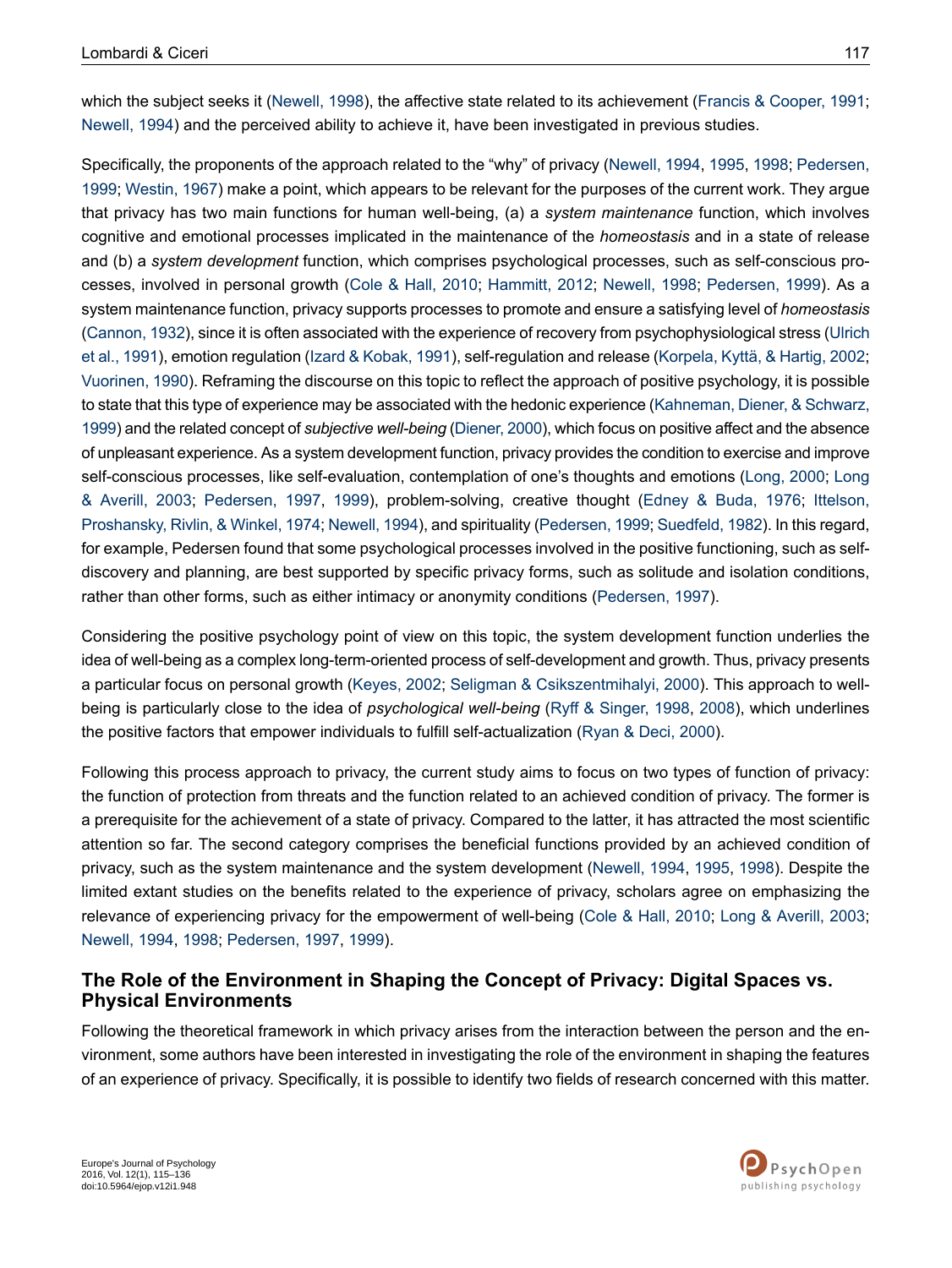First, the issue of privacy has been applied to the digital space domain. In the current study, we used the term "digital environment" to indicate technology-based social interactions, such as computer-mediated-communication (CMC), social-network interaction and communication *via* media and new media (Palen & [Dourish,](#page-17-5) 2003; [Sommer,](#page-18-8) [2002](#page-18-8); Tu, [2002b\)](#page-18-9). Information technologies have contributed to the creation of new sets of problems; specifically, they have created a ubiquitous environment where sensible constraints are no longer perceived. Hence, social interaction becomes difficult to manage ([Bellotti,](#page-15-8) 1998; [Grudin,](#page-16-6) 2001; [Neumann,](#page-17-12) 1995; Tu, [2002b\)](#page-18-9), since it has been related to multiple changes in boundary regulation practices (Boyle, 2003; Boyle, [Neustaedter,](#page-15-10) & Greenberg, [2009](#page-15-10); Palen & [Dourish,](#page-17-5) 2003). Consequently, an increase in sensitivity to the risks of violation of one's personal information has occurred (Cole et al., [2001;](#page-15-11) [Röcker](#page-18-10) & Feith, 2009). From this perspective, the issue of privacy is associated with the problem of managing the information shared about oneself [\(Altman,](#page-15-0) 1975, [1977;](#page-15-4) [Röcker](#page-18-10) & [Feith,](#page-18-10) 2009).

A second line of research considers the influence of the *physical environment* in determining the features of an experience of well-being (Cole & Hall, [2010](#page-15-1); [Hammitt,](#page-16-7) 1982, [2012;](#page-16-2) [Kaplan,](#page-16-8) 1995; [Korpela,](#page-17-13) Hartig, Kaiser, & [Fuhrer,](#page-17-13) 2001; [Korpela](#page-17-4) et al., 2002). From this perspective, the concept of privacy is useful to illustrate the kind of experience that people seek in particular contexts (e.g., in the wilderness) [\(Hammitt,](#page-16-2) 2012). In his study, [Hammitt](#page-16-2) [\(2012\)](#page-16-2) showed that *wilderness privacy* operates as a coping strategy to achieve a desired environmental state, as it works as a boundary regulation mechanism, which serves to fit with one's needs for space and social interaction ([Altman,](#page-15-0) 1975; [Proshansky,](#page-18-11) Ittleson, & Rivlin, 1976) and for experiencing emotional and cognitive release [\(Westin,](#page-19-0) 1967) from everyday stressors and fatigue. Indeed, it is easier to identify strategies to take advantage of the beneficial functions of privacy to experience well-being in the physical environment rather than in this ubiquitous environment, since the former provides well-known sensible coordinates in which one can move in order to manage his/her social activities.

Considering the points made in the present discussion, some relevant questions about the function of privacy and the role of the environment in shaping its experience emerge.

First, it may be interesting to examine the processes related to the functions of privacy as well as the experience of its beneficial effects, as pointed out in the literature.

Second, studies on both the digital and the physical environment reflect two main traditions of research on the topic of privacy in psychology. The "how" of privacy is particularly critical for research on the previously mentioned digital environment. The branch of work concerning privacy in the wilderness and the restorative experience in natural environments can be seen as part of "why" line of research. It would be interesting to go beyond the opposition between negative-positive experiences of privacy in relation to digital vs. physical environment through the investigation of the experience of the person-environment interaction in both types of environment.

# **Aims of the Study**

The primary purpose of the current study was to investigate the experience of privacy, with a focus on its functions for well-being (i.e., the functions of threat defense, of system maintenance, and of system development). Hence, we proposed to collect data on both the spontaneous definition of privacy and the guided description of its daily experience.

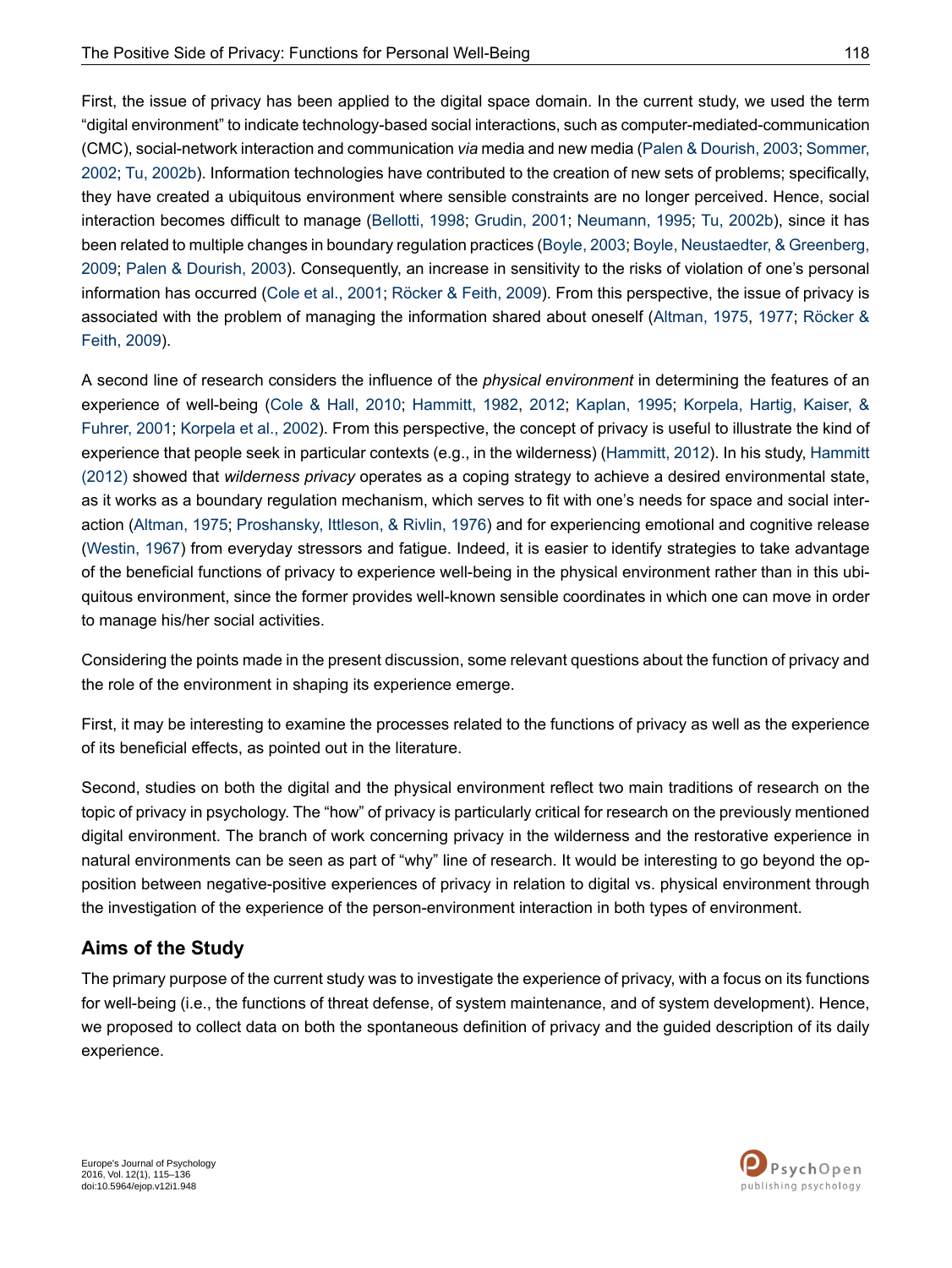Specifically, we intended to (1) investigate the relevance attributed to each of the two categories of function of privacy, such as the function of defense of the system and the function related to the achieved state of privacy (i.e., function of maintenance and function of development).

Hence, we expected that (a) the function of defense of the system would be mentioned more frequently compared to the function related to a state of achieved state of privacy (i.e., system maintenance function and system development function), since the aspects associated with the protection from threats are easier to identify in one's daily experience of privacy, and the defense processes take priority over the psychological processes related to an achieved state of privacy [\(Cannon,](#page-15-5) 1932; [Newell,](#page-17-1) 1994).

Second, we also expected that (b) considering the two functions related to the achieved state of privacy (i.e., the function of maintenance and the function of development), the function of maintenance would be cited more frequently compared to the function of development, as the effects related to the psychological processes involved in the maintenance of the system, (e.g., the effect of recovery from threats and emotional regulation) are easily to be detected compared to those involved in the development (e.g., the result of self-evaluation and contemplation of one's thoughts), which comprises long-term processes.

Second aim of the current work was to (2) investigate the role of the environment in shaping the experience of privacy.

According to the literature (Boyle, [Neustaedter,](#page-15-10) & Greenberg, 2009; Palen & [Dourish,](#page-17-5) 2003; Tu, [2002b](#page-18-9)), we expected that (c) the aspects associated with two positive functions related to a state of achieved privacy would be mentioned less frequently in relation to digital rather than physical environments, since in digital spaces, managing the threats of violation of one's privacy (i.e., function of protection from threats) is of much concern [\(Boyle,](#page-15-10) [Neustaedter,](#page-15-10) & Greenberg, 2009; Palen & [Dourish,](#page-17-5) 2003).

# **Method**

# **Participants and Procedure**

The sample comprised 180 Italian volunteer males (*n* = 90) and females (*n* = 90) between the ages of 18 and 50 (*M* = 32.26; *SD* = 10.807). The subjects were heterogeneous in terms of education (bachelor's degree = 44.44%; high school diploma = 48.33%; middle school diploma = 7.22%) and occupation (student = 28.89%; employee = 52.78%; freelance = 18.33%). The participants were recruited via the Internet. All subjects were Italian and currently living in Italy.

The study was conducted as a web-based-survey (Sue & [Ritter,](#page-18-12) 2007), complying with requirements of anonymity and sampling (Gosling, Vazire, [Srivastava,](#page-16-9) & John, 2004; [Seligman,](#page-18-13) Steen, Park, & Peterson, 2005).

# **Instruments**

We used two instruments to conduct a free exploration and obtain a guided detailed description of the daily experience of privacy.

The first instrument comprised open-ended questions to investigate the sample's social representation of privacy through their spontaneous definitions of privacy ([Foddy,](#page-16-10) 1993; Reja, Lozar [Manfreda,](#page-18-14) Hlebec, & Vehovar, 2003;

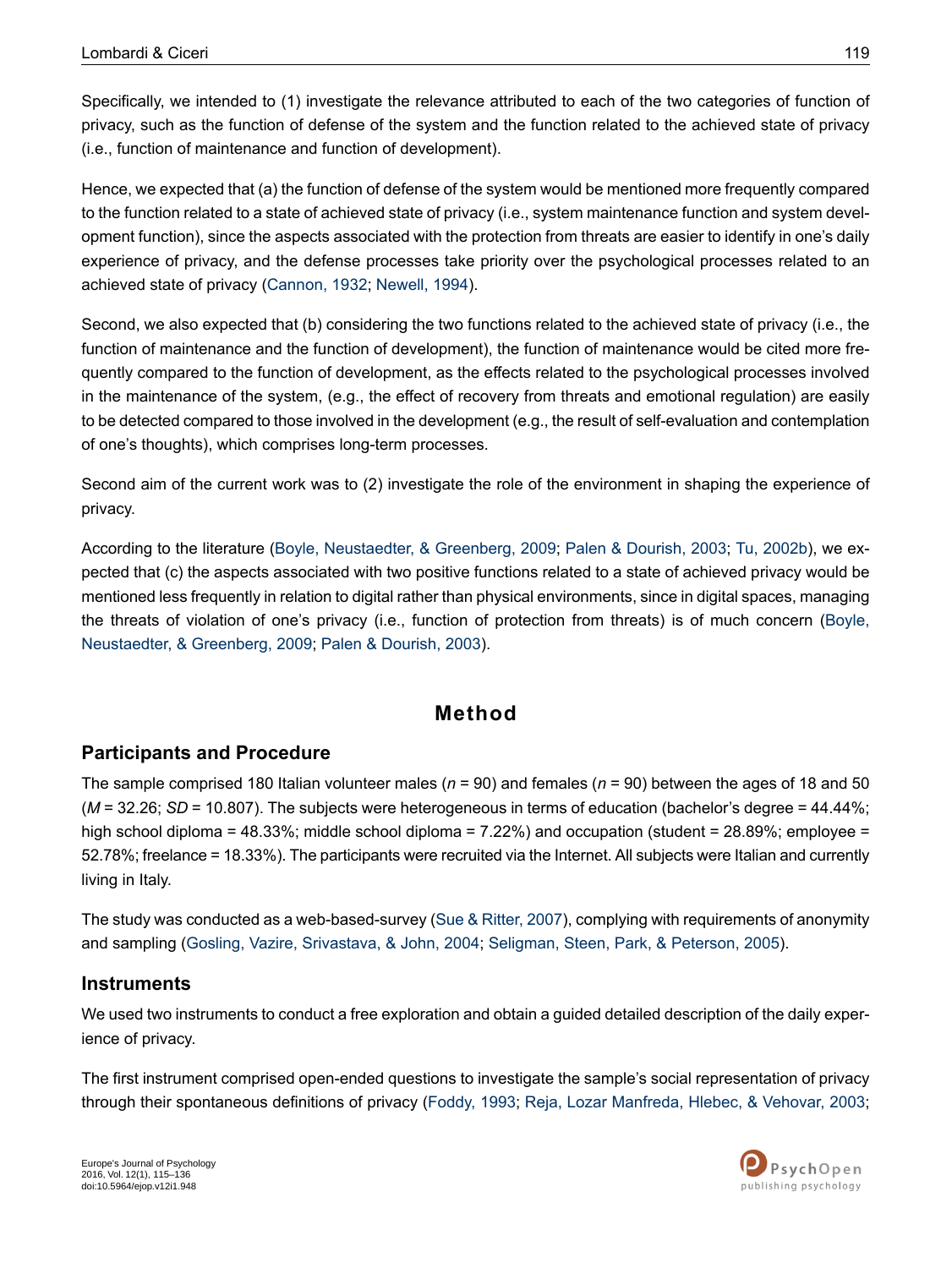Vinten, 1995). Specifically, it comprised three open questions. The first question concerned the meaning associated with privacy. It was phrased as follows: "Think about the meaning that you give to the word 'privacy'. Then complete the following sentence: To me, privacy means…" The second open question concerned an experience of privacy violation. It was worded as follows: "Think about an episode in your life in which you felt your privacy being violated, then please write about it". The third open question dealt with the account of a positive experience of privacy. It was worded as follows: "Think about an episode in your life in which you felt a positive experience of privacy, then please write about it."

The second instrument was a modified version of an ad hoc privacy questionnaire developed by [Newell](#page-17-3) (1998). It comprised two sections. The first section assessed demographic variables, including age, gender, education, and occupation. The second and final section of the instrument included close-ended questions. These questions assessed the main features that characterize the process of seeking privacy. (a) The *antecedent conditions* connected to a desire for privacy were assessed. Past research [\(Newell,](#page-17-1) 1994, [1998;](#page-17-3) [Pastalan,](#page-17-8) 1970) identified the following antecedent conditions: "Social antecedents", referring to the concerns for other people, such as overcrowding, need for intimacy, and perceived responsibilities to other people; "Physical conditions*",* referring to physical factors, which, if experienced, may require the achievement of privacy, such as noise and pollution; "Motivational antecedents", referring to intentions and desires to do or achieve something; and "Organismic factors", referring to disturbance in the physiological state of the individual that is unrelated to immediate social conditions, such as major injury, aggression, anxiety state, inability to control one's action, menses. (b) The *affective set* linked to a requirement of privacy was assessed as another feature of privacy seeking [\(Newell,](#page-17-1) 1994). The affective set categories used in past research [\(Korpela](#page-17-14) 1991; [Newell](#page-17-3) 1998) included sadness, anger, anxiety, tiredness, positive state, creative thinking, desire to focus on one's thoughts and desire of intimacy related to a previous condition to the achievement of privacy. (c) The *after affective effects* of the achievement of privacy (Francis & [Cooper,](#page-16-1) 1991; [Korpela,](#page-17-15) 1989, [1991](#page-17-14); [Newell,](#page-17-1) 1994, [1998](#page-17-3)) were derived from past research on privacy experience as well as restorative places. Categories include relaxation, emotionality, tiredness and refreshments experienced after the achievement of a state of privacy. (d) The *perceived ability to achieve* privacy and (e) the *urgency* with which the subject seeks privacy ([Newell,](#page-17-3) 1998) are the primary driver of seeking privacy and consider the following options: distress, concentration, need for creative thinking, and need for intimacy. Questions related to the duration of the average experience of privacy, the frequency of the occurrence of both a need for privacy and a need for sharing a privacy experience with others were not included in the current version of the instrument. The original version of the questionnaire ([Newell,](#page-17-3) 1998) was translated into Italian.

# **Data Analysis**

The present study used a quali-quantitative analysis of the answers to the open questions. To explore the primary features of the sample's concept of privacy, the textual corpus obtained from the answers was systematically analyzed us[i](#page-15-12)ng the T-lab 7.2 software for content analysis and text mining<sup>i</sup>. The choice of this instrument was justified by the fact that it allows investigating both the inner structure of a semantic map and the process of meaning making ([Lancia,](#page-17-16) 2004). After the text corpus was set up, two kinds of textual analysis were conducted. First, a cluster analysis, respectively called "Thematic Analysis of Elementary Context", was performed [\(Guest](#page-16-11) & [McLellan,](#page-16-11) 2003; Richards & [Richards,](#page-18-15) 1995). This analysis made it possible to identify the principal themes associated with the sample's social representation of privacy and their localization into a *semantic space.* This semantic field was drawn up by the interception of two axes explaining the thematic variance of the considered corpus

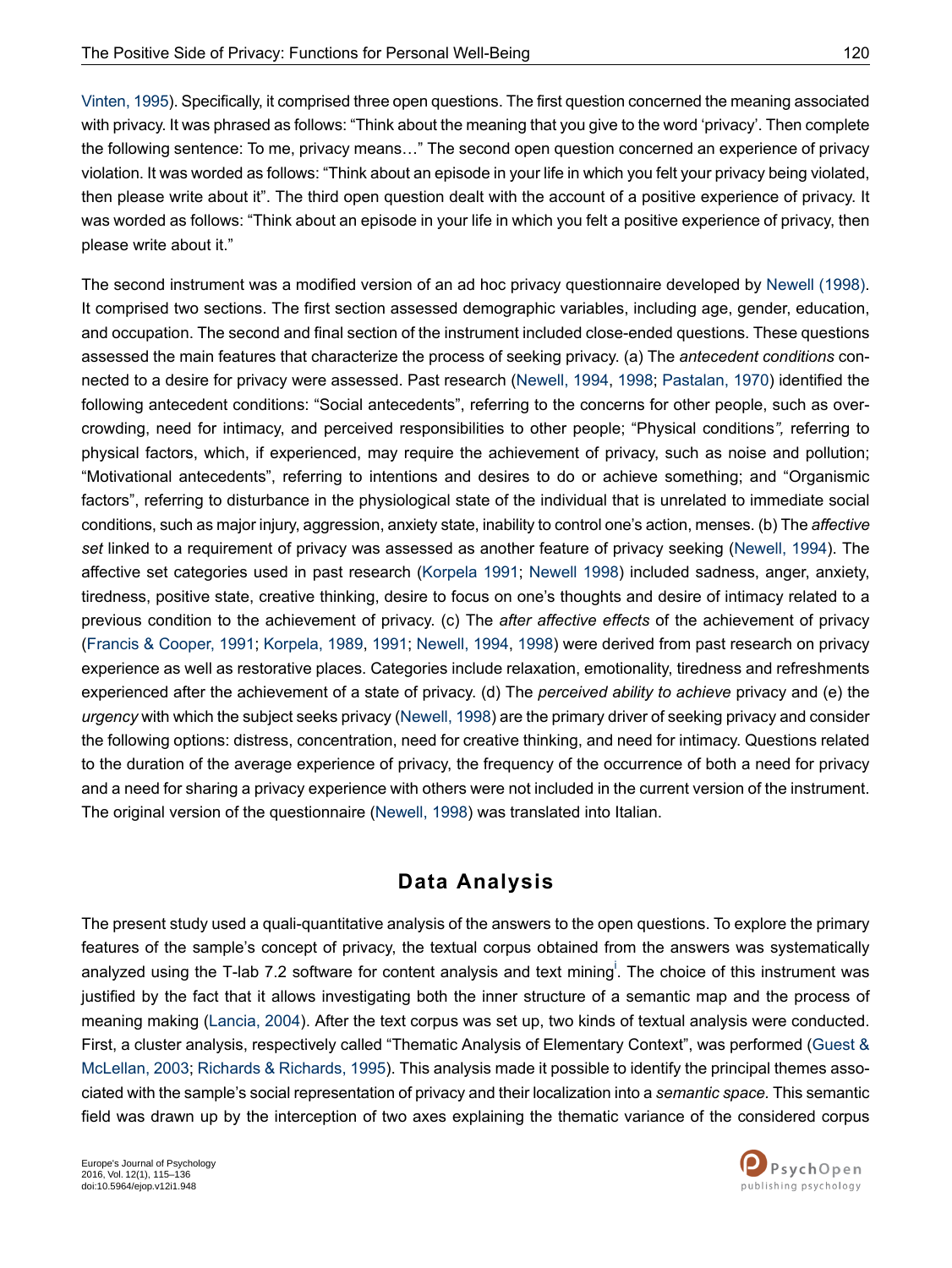(Gambetti & [Graffigna,](#page-16-12) 2010). Specifically, the main isolated clusters consisted of Elementary Contexts (EC). Each EC had the minimum degree of inner variance and the maximum degree of the external one. Second, a cooccurrence analysis, which is called "Word Association Analysis" (WAA), was conducted to obtain a more precise exploration of the semantic association between some of the principal key words (i.e., Lexical Units, LU) to determine their local meaning. The relationships were measured with a semantic association index (Cosine Coefficient, Salton & [McGill,](#page-18-16) 1984).

The main features that characterize the experience of privacy collected through closed-ended questions were analyzed to explore the sample's daily experience of privacy. Chi-square analysis was applied to compare the data on the system maintenance type of function of privacy with those on the system development function [\(Newell,](#page-17-1) [1994](#page-17-1), [1998](#page-17-3)).

# **Results**

## **Free Exploration of the Experience of Privacy**

### **Occurrence of Omitted Answers**

The first noticeable result that emerged from the free exploration of the semantic dimensions of privacy concerned the percentage of omitted answers to the open questions. A large portion (44%; *n* = 93) of the sample (*N* = 180) did not answer the question asking them to recount a positive experience of privacy (Question 3) while another significant percentage (23%; *n* = 49) did not answer the question asking them to recount an experience of privacy violation (Question 2). Only 4.25% (*n* = 9) omitted answers to the question about the definition of privacy (Question 1).

### **Cluster Analysis (CA)**

The Thematic Analysis of Elementary Context was carried out on the entire textual corpus, which comprised the answers to the three open-ended questions included in the questionnaire. This analysis allowed for the creation of a semantics map through the individuation of two main factors that were used to organize the amount of textual data (see [Figure](#page-7-0) 1).

- **•** Factor 1 represents the *locus of control over private information* ("*internal locus of control-external locus of control"* axis in [Figure](#page-7-0) 1). Locus of control is *external* if the person perceives himself or herself to play a passive role in the management of his or her private information (right extreme), whereas it is *internal* if the person feels that he or she holds active control over this information (left extreme).
- **•** Factor 2 represents the *level of awareness about one's own experience* (*"awareness-unawareness*" axis in Figure 1). The bottom of the axis represents a minimum level of awareness *(unawareness*) of several features of one's daily experience, including the implicit risk associated with the interaction with media and new media and the ability to identify privacy (including its main facet and its thorough definition). Conversely, the top of the axis corresponds to a maximum level of awareness about one's own experience of privacy.

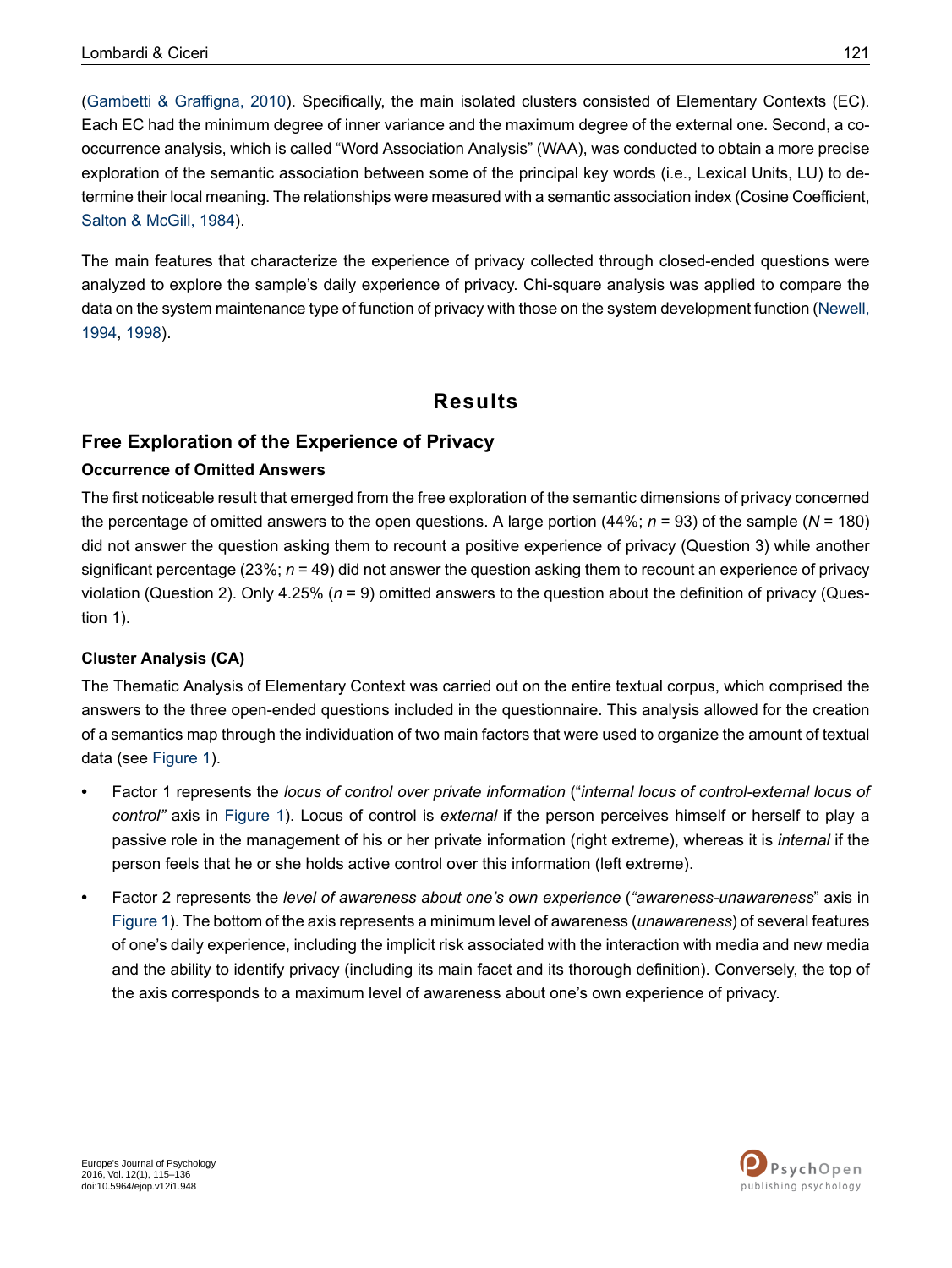<span id="page-7-0"></span>

*Figure 1.* The semantic map of the five clusters obtained with the application of the cluster analysis.

The mapping of the above criteria resulted in the isolation of five thematic clusters in which the corpus was organized (see [Appendix](#page-19-3)). The first cluster deals with the negative experiences of invasion of privacy via media and new media (e.g., telephone, the Internet, e-mail, and Facebook). These types of experiences increase the perception of violation of privacy due to the subject's unawareness of the means by which an unknown person can obtain the subject's personal information (e.g., telephone numbers, personal account information and other identifying data).

The second cluster focuses on the management of private information by others. This cluster includes experiences through which the respondents entitle other persons to handle their own data. The management of private information by third parties can be proper or improper, such as, for example, publishing school results or speaking loudly during a medical examination.

The third, fourth, and fifth clusters deal more directly with the definition of privacy. The third cluster focuses on the experiential and concrete features of privacy. When privacy is achieved, participants have a positive experience; they consider privacy a physical space in which one can exert free will and perceive a sense of agency.

The fourth cluster focuses on a dialectic definition of privacy as a condition of "the lack of privacy violation". This cluster includes elementary context, which defines privacy as a condition in which "nobody bothers me", "my secrets are protected", "nobody violates my personal space", "nobody can read my personal diary", and the like.

The fifth cluster centers on the normative aspects associated with privacy. Typical terms in this cluster concern the semantic field of protection and defense against violation of sensitive data. Specifically, the individual protects the data him or herself.

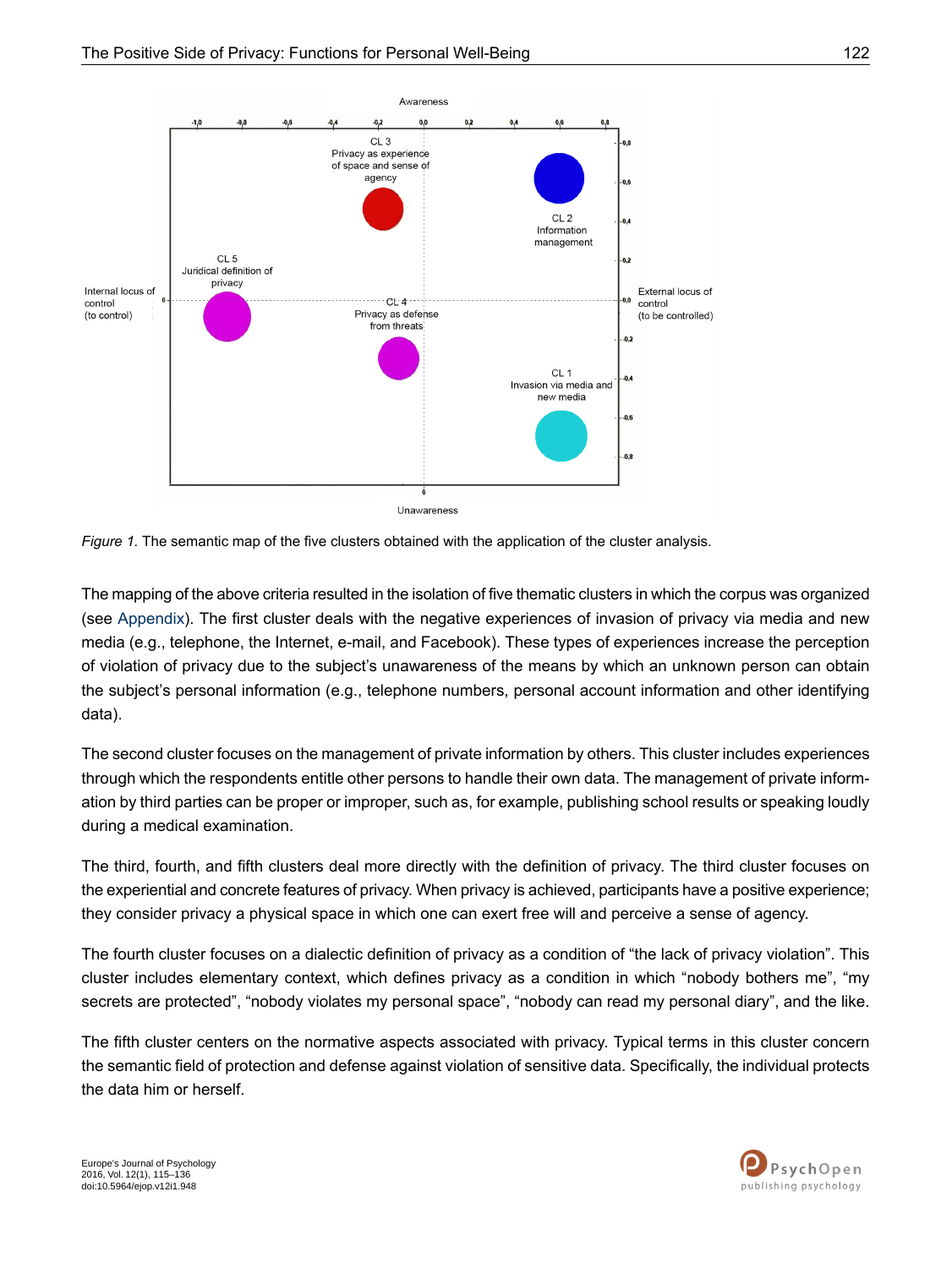### **Word Association Analysis (WAA)**

A Word Association Analysis was conducted to specify and support the outcomes obtained from the CA (see [Table](#page-8-0) 1). Specifically, the associations between the concept of privacy and other concepts related to the entire corpus were studied and measured using a Cosine Coefficient (CC, Salton & [McGill,](#page-18-16) 1984). Considering the four most significant associations with the concept of privacy ("life", "violation", "personal", and "respect"), the results showed that privacy can be represented through three primary semantic dimensions. First, the sample seemed to acknowledge that privacy concerns the most intimate aspects of life and is linked to their daily experience ('privacy'and'life', CC = 0.479; 'privacy'and'personal', CC = 0.434). Second,privacy wasanacknowledgeddomain; thus, others have to respect it ('privacy' and 'respect' CC = 0.403). The dimension of respect entails interaction with other people and seems to emphasize the normative aspect of privacy as a juridical right. It also comprises the "need for control" that emerged from the sample's accounts. The third dimension concerns the violation of a state of privacy, as indicated by the high value of the association between privacy and violation (CC = 0.47). This value suggests that the experience of violation of privacy is an important factor in the definition of the concept. Therefore, the considered association justifies the hypothesis that the concept of violation is often activated when the respondents think about privacy.

| Lemma        | <b>Translated Lemma</b> | <b>Cosene Coefficient</b> | <b>EC "Privacy"</b> | EC "Privacy" + other lemma |
|--------------|-------------------------|---------------------------|---------------------|----------------------------|
| vita         | life                    | 0.479                     | 53                  | 42                         |
| violazione   | violation               | 0.470                     | 45                  | 38                         |
| personale    | personal                | 0.434                     | 103                 | 53                         |
| rispettato   | respected               | 0.403                     | 55                  | 36                         |
| dati         | data                    | 0.388                     | 53                  | 34                         |
| informazione | information             | 0.364                     | 38                  | 27                         |

<span id="page-8-0"></span>Table 1

# **Guided Exploration of the Experience of Privacy**

Considering the conditions that stimulate the subject to achieve privacy ("antecedent factors to privacy*"*), most participants (*N* = 180) indicated "social factors*"* as the first (43.89%) and "motivational factors*"* as the second (27.22%) reason to pursue privacy, followed by "physical factors*"* (11.67%) and "organismic factors*"* (10.00%).

The "urgency" factor concerns a set of aspects that explain the subjective need to achieve privacy. A large portion (41.11%) of the total sample (*N* = 180) indicated "concentration*"* as the main reason and "stress*"* as the second reason (32.78%) to seek privacy.

Furthermore, the findings suggested that privacy is mostly sought for reasons concerned with "system development" (total development = 58.89%) rather than "system maintenance*"* (total maintenance = 40.56%) [\(Table](#page-9-0) 2). These reasons differed significantly, as indicated by a chi square of 6.084 with 1df and a p-value of 0.014.

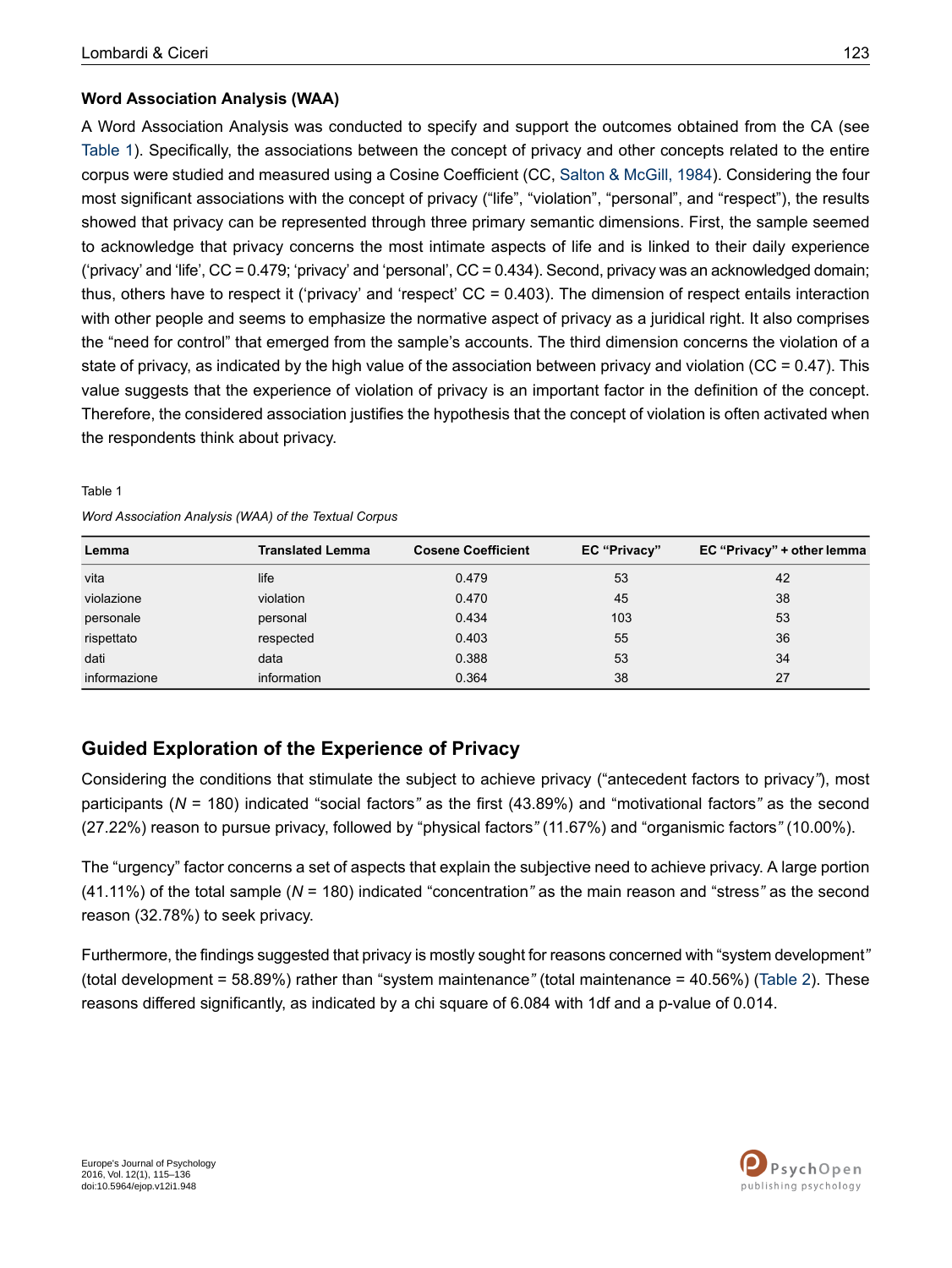#### <span id="page-9-0"></span>Table 2

*Urgency to Achieve Privacy, as Identified by the Total Sample (N = 180)*

| Percentage of the total sample $(N = 180)$<br><b>Urgency</b> |        |
|--------------------------------------------------------------|--------|
| <b>System maintenance</b>                                    |        |
| <b>Distress</b>                                              | 32.78% |
| Emotional                                                    | 7.78%  |
| Total                                                        | 40.56% |
| <b>System development</b>                                    |        |
| Concentration                                                | 41.11% |
| Creativity                                                   | 17.78% |
| Total                                                        | 58.89% |
| No answer                                                    | 0.56%  |

#### **Affect Associated With Antecedents**

"Affect associated with the antecedents" refers to the affective experiences of the subject after he/she identifies a need for privacy. According to past research, initial affect associated with a desire for privacy can be both negative (i.e., whether I am experiencing an overall negative affect while I am searching for privacy) or positive (i.e., whether I am experiencing an overall positive affect while I am searching for privacy). Negative affect involves the experiences characterized by a need for restoration, physically, emotionally, and cognitively, while positive affect involves a state characterized by a need for being productive and involved in something important in one's life. Of the total sample, 36.67% (*N* = 180) indicated the "desire to focus on my thoughts" as the primary reason to seek privacy while 23.33% indicated "tiredness*"* (i.e., "I most often require a period of privacy when I am tired"). Overall, both negative and positive affects associated with antecedents showed equal distribution of the data [\(Table](#page-10-0) 3).

#### **After Effects Associated With Obtaining the Condition of Privacy**

Most participants (75.00%; *N* = 180) evaluated the affective set associated with a condition of achieving privacy positively; conversely, only a small percentage of the sample (22.22%) stated that they felt worse after achieving a condition of privacy. These responses differed significantly, as indicated by a chi square of 51.571 with 1 df and a p-value of 0.001.

"Ability to achieve privacy" refers to the subjects' assessment of their perceived ability to reach a condition of privacy when needed. Of the total sample ( $N = 180$ ), 85.56% affirmed that they were able to pursue privacy "frequently" and 60% indicated they were able to pursue privacy only "occasionally". Smaller portions of the sample indicated that they could achieve privacy "rarely" (30%) or "always" (18.89%). Only 4.44% said that they were "never" able to achieve privacy.

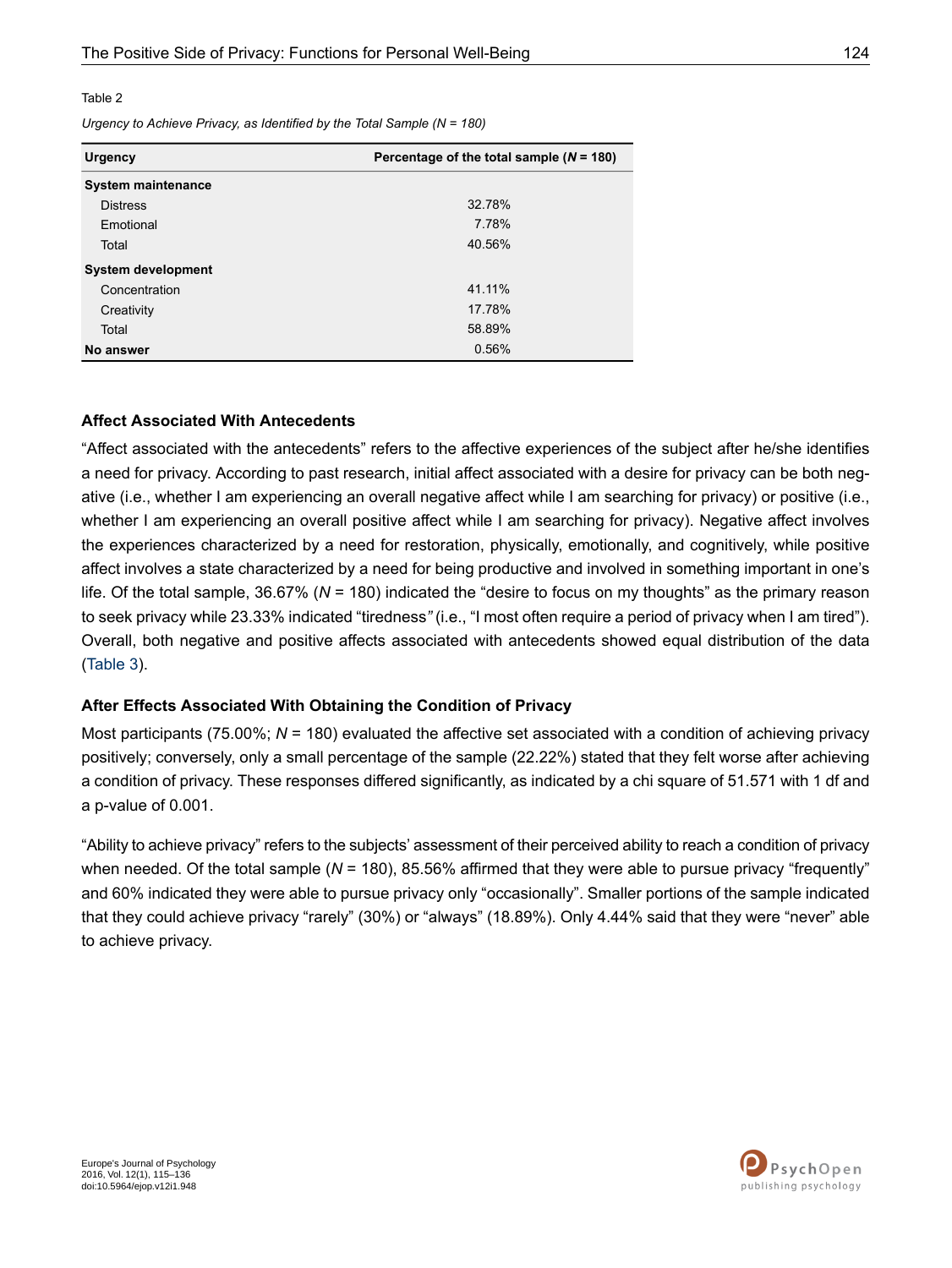#### <span id="page-10-0"></span>Table 3

*Affective Set Associated to Antecedents, as Identified by the Total Sample (N = 180)*

| <b>Affective set</b>   | Percentage of the total sample $(N = 180)$ |  |  |  |
|------------------------|--------------------------------------------|--|--|--|
| <b>Negative Affect</b> |                                            |  |  |  |
| Sad                    | 9.44%                                      |  |  |  |
| Angry                  | 10.00%                                     |  |  |  |
| Anxious                | 4.44%                                      |  |  |  |
| Tired                  | 23.33%                                     |  |  |  |
| Total                  | 47.22%                                     |  |  |  |
| <b>Positive Affect</b> |                                            |  |  |  |
| Positive               | 2.78%                                      |  |  |  |
| Creative               | 6.11%                                      |  |  |  |
| Focused                | 36.67%                                     |  |  |  |
| Intimate               | 2.22%                                      |  |  |  |
| Total                  | 47.78%                                     |  |  |  |
| No answer              | 5.00%                                      |  |  |  |

#### <span id="page-10-1"></span>Table 4

*After Effect Associated to a Condition of Obtained Privacy, as Identified by the Total Sample (N = 180)*

| After effect associated to an<br>obtained condition of privacy | Percentage of the total sample $(N = 180)$ |
|----------------------------------------------------------------|--------------------------------------------|
| <b>Positive</b>                                                |                                            |
| More relaxed                                                   | 45.56%                                     |
| Less emotional                                                 | 0.56%                                      |
| Refreshed                                                      | 12.22%                                     |
| Back to normal                                                 | 16.67%                                     |
| Total                                                          | 75.00%                                     |
| <b>Negative</b>                                                |                                            |
| Less relaxed                                                   | 0.56%                                      |
| More emotional                                                 | 10.56%                                     |
| More tired                                                     | $0.00\%$                                   |
| The same as before                                             | 11.11%                                     |
| Total                                                          | 22.22%                                     |
| No answer                                                      | 2.78%                                      |

# **Discussion**

The present study aimed to explore the representation of privacy in an Italian sample and to investigate the importance of the two categories of functions of privacy (i.e., function of protection from threats, functions related to an achieved state of privacy) while considering the results of the spontaneous definition of privacy and those of the guided description of a daily experience of privacy. Specifically, participants were expected to make a positive use of privacy in their daily experience (Cole & Hall, [2010](#page-15-1); [Newell,](#page-17-3) 1998).

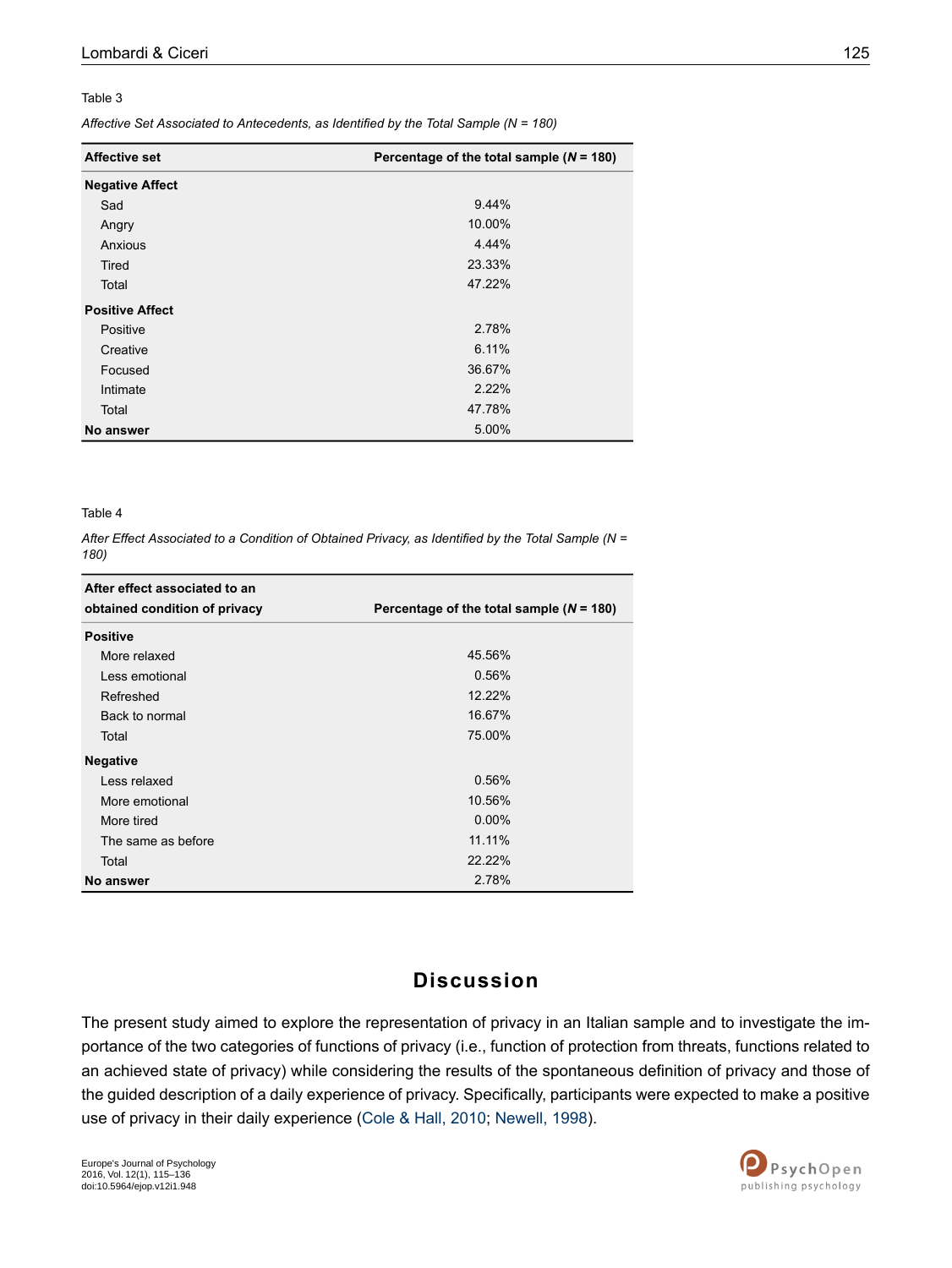According to the first aim of the current study, we wanted to explore the relevance of each of the two types of positive functions of privacy (i.e., the function of defense from threats and the functions related to the achieved state of privacy, such as the "system maintenance" function and the "system development" function) based on the participants' responses collected via open questions and pre-coded questions.

Overall, the findings that arose from the sample's spontaneous definitions showed that the subjects seem to attribute most relevance to the function of protection from threats compared to the two functions related to an achieved state of privacy. Specifically, the subjects' representations of privacy contained primarily references to both the defense from threats and the protection of personal information [\(Figure](#page-7-0) 1, [Table](#page-8-0) 1). [Figure](#page-7-0) 1 shows that four of the five clusters generated by the clusters analysis conducted in the current study, which are the first, the second, the forth, and the fifth cluster, dealt more or less explicitly with the aspects related to the defense against threats/protection of personal information (e.g., the fourth cluster collects strategies pertaining to protection, such as the behaviors of protecting the access to one's personal diary or to one's room). Similarly, the findings from the word association analysis [\(Table](#page-8-0) 1) showed the semantic closeness between the aspects concerning the protection of the most intimate aspects of life (e.g., personal data, intimate relationships information) and the concept of privacy. The sample's representations of privacy were built on its normative features, such as the management of personal information and the defensive mechanisms to protect one's intimacy from threats (e.g., "Privacy occurs when my personal space boundaries are respected", "I usually protect my personal information putting passwords everywhere"), as it is shown in the findings that arose from the content analysis ([Appendix](#page-19-3) and [Table](#page-8-0) 1). The conceptualization of privacy as a process aimed at protecting the most private information and defending the system from social threats, which arose from the participants' spontaneous accounts, reflects a traditional theoretical definition of privacy focused on the mechanisms used to protect the system from social threats [\(Altman,](#page-15-0) 1975; [Hammitt,](#page-16-2) 2012). The "protection from social threats" nature of privacy is also shown in the guided exploration of the daily experience of privacy, where the stressful events that concern the interaction with other people ("social antecedents"), such as the condition of overcrowding, were most frequently reported as antecedents related to the need for a period of privacy, as indicated by the participants.

Considering the second function of privacy, the findings of the spontaneous definitions refer to the beneficial qualities of privacy related to an achieved state of privacy (i.e., function of maintenance, function of development). This function of privacy has been mentioned less frequently compared to the function of protection from threats [\(Figure](#page-7-0) 1, [Appendix](#page-19-3)). These data confirms the first hypothesis (a), since the participants cited both functions of privacy (i.e., the function of protection and the functions related to the achieved state of privacy) in their spontaneous accounts. Moreover, the protection from threats is the most relevant concern that constitutes the great part of the participants' representation of privacy, and it may guide the most part of their privacy-related behaviors. Participants referred to the function associated with the achieved state of privacy mostly in their descriptions of the activities that one may carry out in private ([Figure](#page-7-0) 1, Cluster 3). Therefore, these findings seem to suggest that satisfying the requirements of the protection of the system from threats (i.e., function of protection) is a prerequisite for experiencing the beneficial qualities provided by a period of privacy (i.e., maintenance of the system, development of the system). This proposed interpretation needs to be investigated in future studies.

Through the second hypothesis, (b) we expected that focusing on the two functions of privacy related to the achieved state of privacy (i.e., the function of maintenance and the function of development), the function of maintenance would be mentioned more frequently compared to the system development function because the aspects associated with the maintenance dimension are easier to identify in one's daily experience of privacy.

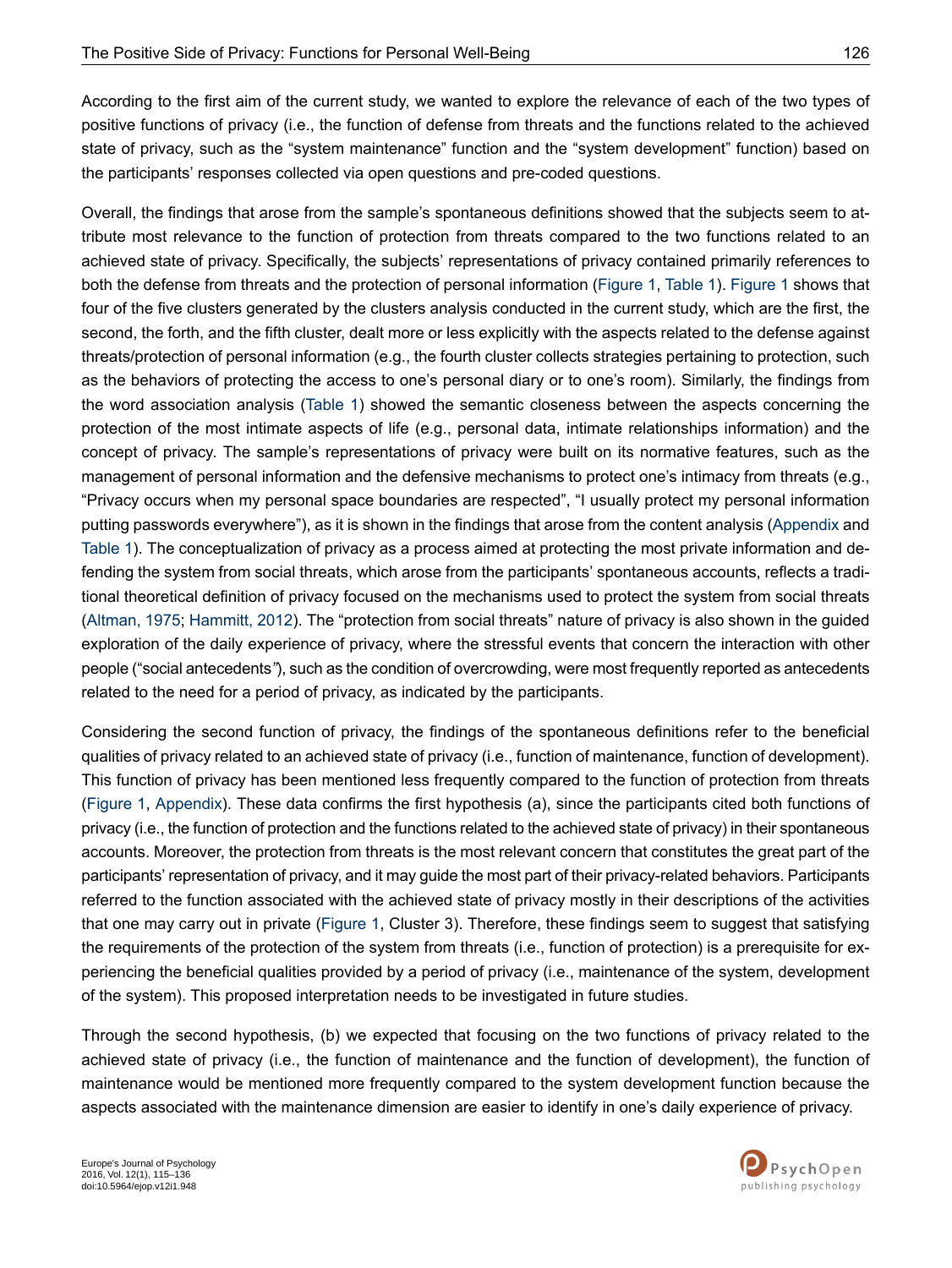Overall, the data shows that participants assigned an equal importance to both of the positive functions related to the achieved state of privacy, considering the spontaneous definitions as well as the guided exploration of the daily experience. It was found that subjects reported personal experiences related to the system maintenance function of privacy (e.g., "When I experience a period of privacy, then I feel regenerated", "I usually seek privacy when something stressful occurred and I need to recover") as well as to the system development function of privacy (e.g., "I feel privacy when I am alone in my own room. Once there, I can contemplate about my thoughts and put things in perspective", "Cultivate a friendship needs sharing one's privacy").

Furthermore, the outcomes of the pre-coded questions provided support for the high relevance ascribed to both beneficial functions of privacy related to an achieved state of privacy (i.e., system maintenance function, system development function). Further support was obtained through the equal distribution of the answers across negative and positive affects associated with the antecedent conditions of privacy ([Table](#page-10-0) 3). In particular, we speculated that if a negative affective state, such as anxiety or anger, is experienced along with a need for privacy, then it is more likely that privacy would be required for its "systems maintenance functions" (e.g., in order to regulate one's emotions or to recover from overstimulation). Conversely, if a person feels positive affect, such as interest or curiosity in something, while he or she perceives a need for privacy, he or she would likely require privacy for its "systems development functions" (e.g., in order to commit to a creative task or to find concentration).

The results concerning the beneficial functions of privacy related to the achieved state of privacy can be also explained by the theoretical approach offered by the field of positive psychology (Kashdan, [Biwas-Diener,](#page-16-13) & King, [2009](#page-16-13); [Kashdan](#page-16-14) & Steger, 2007). According to the subjective well-being perspective of positive psychology [\(Diener,](#page-15-6) 2000; [Kahneman,](#page-16-4) Diener, & Schwarz, 1999), we found that an achieved period of privacy provides a positive experience, since it offers the opportunity for cognitive, emotional, and physical regeneration ([Table](#page-10-1) 4). Specifically, considering the spontaneous descriptions of the experience of privacy, subjects reported that they perceive privacy when they "feel in control over the environment", "perceive safety", as well as experience positive states, such as satisfaction after a reached period of privacy. This data is in line with previous findings (i.e., the concept of "therapeutic value to privacy", [Newell,](#page-17-3) 1998, p. 367).

Moreover, the findings are also consistent with the psychological well-being perspective of positive psychology (Ryff & [Singer,](#page-18-5) 1998, [2008\)](#page-18-6), since individuals seek privacy while looking for psychological conditions that lead to self-actualization (Waterman, 1993) and personal growth (Keyes, 2002), such as self-monitoring, self-contemplation [\(Long,](#page-17-9) 2000; Long & [Averill,](#page-17-10) 2003; [Pedersen,](#page-17-0) 1997, [1999\)](#page-18-0), and problem solving ([Newell,](#page-17-1) 1994, [1998](#page-17-3)). According to the abovementioned explanation, the primary motive to seek privacy is related to personal growth (i.e., systems development function of privacy), as the subjects indicated that privacy is sought most frequently to find creative solutions to problems and achieve some important life purposes [\(Table](#page-9-0) 2).

In addition, another unexpected result concerns the relevance of the two beneficial functions of privacy to the achieved state of privacy, as the participants mentioned the aspects related to personal growth (i.e., system development) more frequently than they did aspects related to maintenance of the system (i.e., system maintenance) [Chi square (df = 1) =  $6.084$ ; p =  $0.01$ ] ([Table](#page-9-0) 2).

Overall, these findings disconfirmed the second hypothesis (b), which proposed that the system maintenance function of privacy would be mentioned more frequently compared to the system development function, supporting previous findings [\(Newell,](#page-17-1) 1994). Thus, the results confirmed that privacy is equally important to the Italian sample,

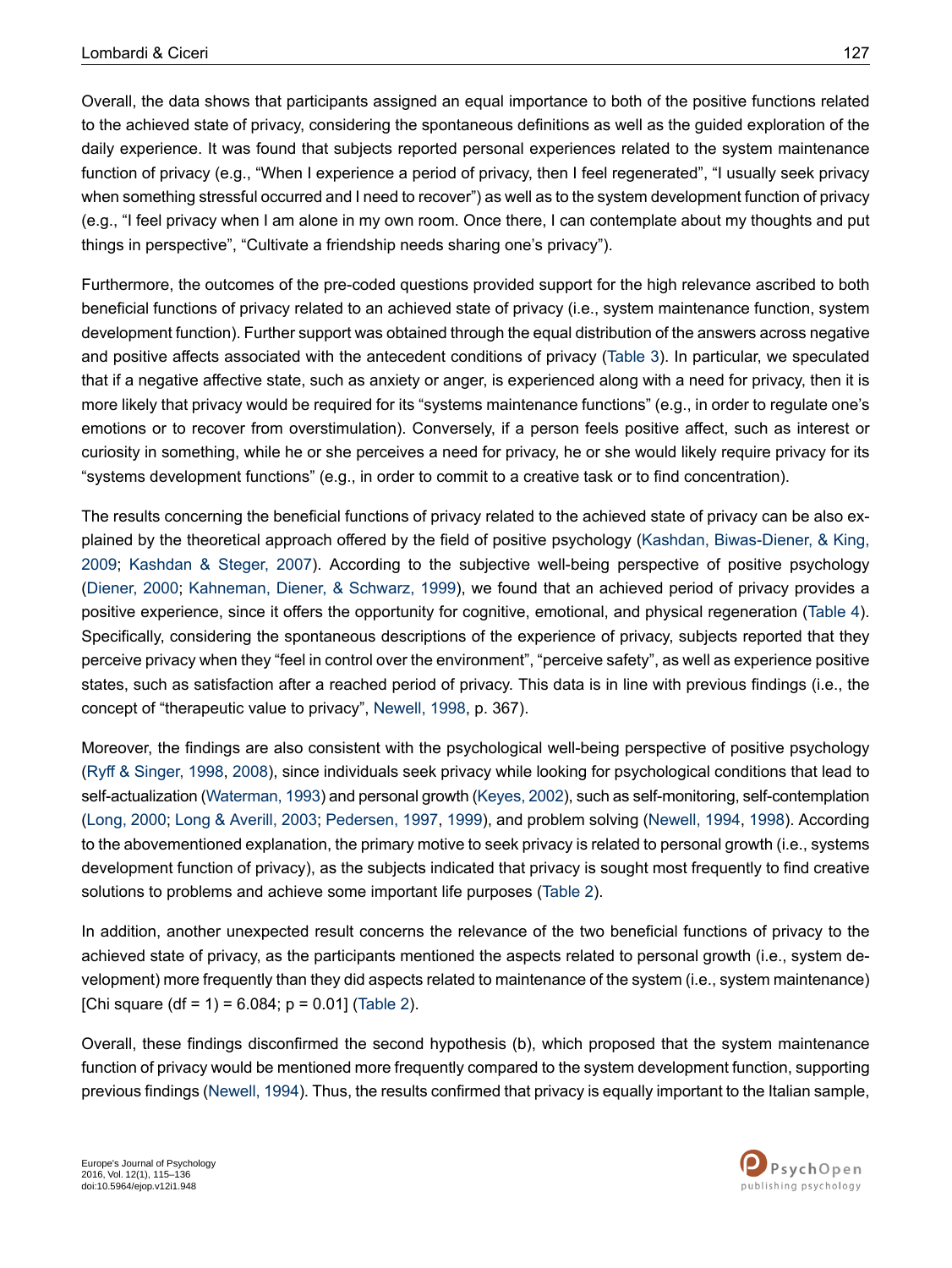both for its maintenance function and for its system development it can support, even if it is more frequently required to accomplish personal growth processes, as indicated by the sample's daily experiences.

According to the second aim (2) regarding the experience of the positive functions of privacy related to the type of environment (digital vs. physical environment), privacy seems to be most frequently violated in the digital environment where the negative consequences are intensified by the perception of low control over who is managing one's information and by the way in which personal information is managed according with the structural features of the environment. In particular, the interactions provided by the new media seem to facilitate the intrusion into the private space and to enhance the perception of the loss of control [\(Figure](#page-7-0) 1). Considering these results, it may be possible to state that subjects viewed the function of one's protection against threats as a defense process that is highly related to this type of environment. Conversely, references to the beneficial qualities of privacy, reflecting systems development function and systems maintenance function, were related to the physical environment, as reported by the Italian sample [\(Figure](#page-7-0) 1). In particular, the material features of the environment, such as the physical space that provides physical barriers that are easy to use to exercise control over the access to one's space and information (e.g., "[…] when I spend time alone in my room and I can decide who to let in"), were mostly associated with positive experiences. The benefits provided by a state of privacy achieved are easily recognized [\(Figure](#page-7-0) 1). These findings confirm the third hypothesis of the current study and support the existing literature on the topic (Cole & Hall, 2010; Hammitt, 2012; Palen & Dourish, 2003; Tu, 2002b) that identified the function of privacy related to system protection from threats in digital context and reported the benefits of a privacy experience in the physical environments.

Moreover, the data is in line with the abovementioned idea that participants seem to be mostly concerned with the control over the access to their personal information, and they recognize the beneficial qualities of privacy while they experience it. However, when it is difficult to exercise control due to the environmental features of the setting of the interaction, such as in digital environments (vs. physical environments), they focus on the strategies to assure their protection from threats rather than to identify benefits of privacy.

These findings are also consistent with the idea that the function of protection of privacy is a precondition for achieving privacy and thus its beneficial qualities for well-being.

Finally, the role of the environment in shaping the experience of privacy provides the possibility to confirm the conception of privacy as a socio-environmental construct, which depends on both personal and environmental factors as well as on their interaction ([Pedersen](#page-17-0) 1997, [1999](#page-18-0)).

# **Conclusion**

The present study considers privacy as a supportive condition for some psychological processes involved in human well-being, such as increasing the sense of control over the environment [\(Altman,](#page-15-0) 1975; [Proshansky,](#page-18-11) Ittleson, & Rivlin 1976), self-regulation (Korpela, Kyttä, & Hartig, 2002) and enhancing creativity (Edney & Buda, 1976; [Ittelson,](#page-16-5) [Proshansky,](#page-16-5) Rivlin, & Winkel, 1974). The results support previous studies conducted on the role of privacy in individuals' well-being [\(Altman,](#page-15-0) 1975; [Edney](#page-15-7) & Buda, 1976; [Hammitt,](#page-16-2) 2012; [Newell,](#page-17-1) 1994, [1995](#page-17-2), [1998](#page-17-3); [Pedersen,](#page-17-0) [1997](#page-17-0); [Westin,](#page-19-0) 1967).

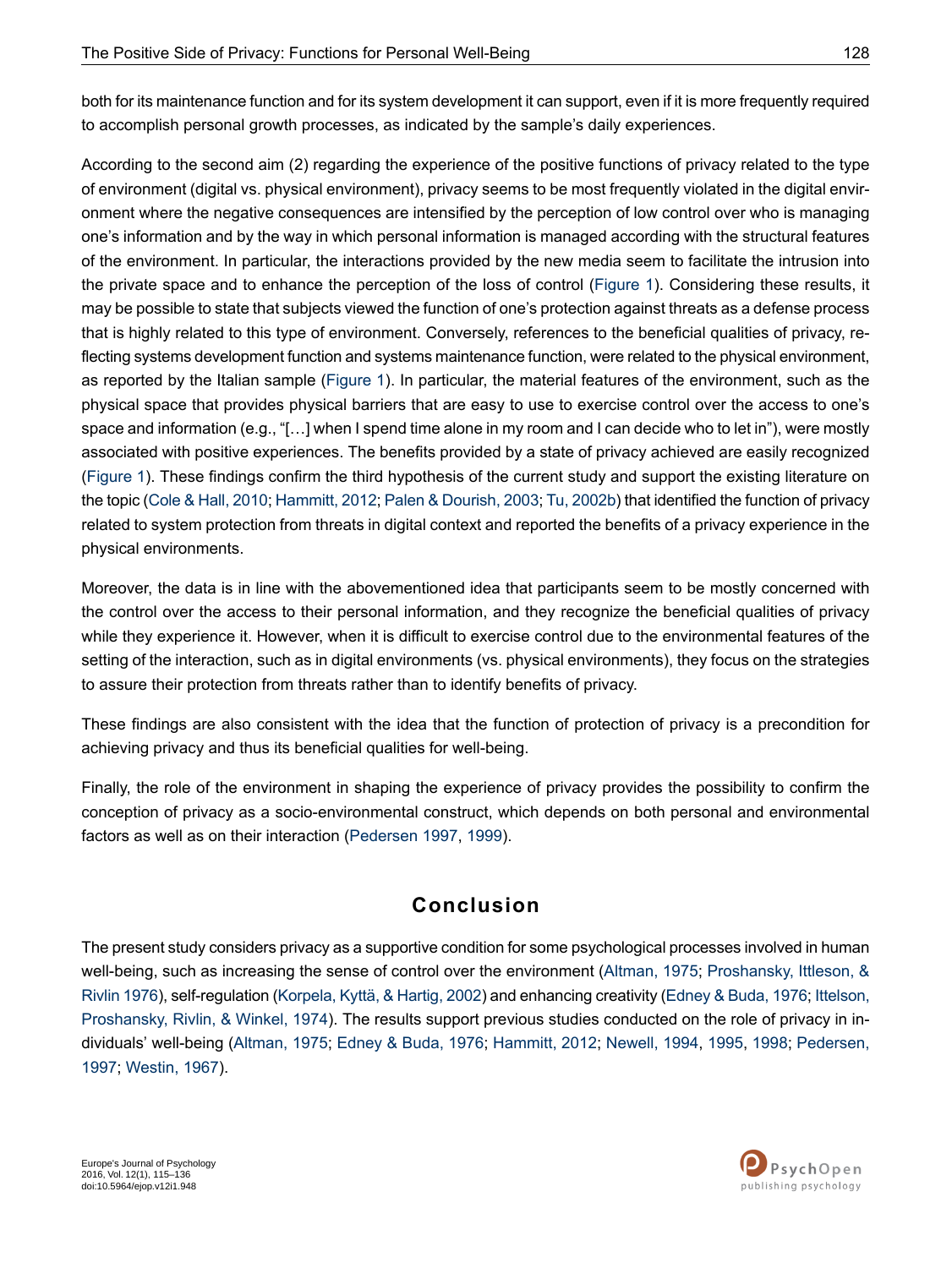This study has some limitations. First shortcoming is related to the self-reported method we chose in order to satisfy the purposes of the study, such as the exploration of the benefits of privacy in the subjects' daily experience. Indeed, it would be useful to integrate the obtained data with more objective types of measures, such as observational measures or cognitive measures of performance in specific psychological processes (e.g., creative thinking), to estimate the enhancement of these processes after an achieved period of privacy.

A further problem is related to the instrument that we used to collect the data about the guided exploration of the subjects' daily experience of privacy. We considered an instrument taken from past research [\(Newell,](#page-17-3) 1998) as the basis of our investigation. Two main problems related to the use of this instrument need to be considered. First, we did not investigate the defensive function of privacy. This choice was justified by the fact that the defensive function of privacy has been broadly investigated in the past. Thus, it would be more interesting to investigate the second type of function of privacy, such as that concerned with the benefits related to an achieved state of privacy, since it has attracted only little interest so far. Nevertheless, the present work could be expanded by including questions about the defensive function of privacy. Second, some suggestions for the improvement of the answer categories used in the instrument arose from the data collected though the free exploration of the daily experience of privacy. For instance, the answer categories could incorporate the effects related to an experienced state of privacy. This information could be integrated in the next version of the pre-coded instrument.

However, the current work contributes to the existing literature on the psychological experience of privacy.

First, the study used the quali-quantitative analysis, which proved to be helpful for investigating more deeply about the social representation of privacy and the use of privacy in daily life. It provides data that offer a thorough and comprehensive overview of the subjects' experience of privacy. Thus, the findings from this work could be used to inform further studies on the functions and process of privacy. For instance, we propose a theory of the process of privacy based on its effects on well-being. It would be interesting to verify the proposed theory in future research.

Second, the study focused on the unusual facets of the construct of privacy. Privacy can be considered a double psychological concept that has received much attention largely because of its protective function ([Altman,](#page-15-4) 1977; Boyle, Neustaedter, & Greenberg, 2009; Palen & Dourish, 2003; Röcker & Feith, 2009) while its unusual side related to the benefits of an experienced state of privacy has been neglected [\(Newell,](#page-17-1) 1994). We believe that the beneficial features of privacy are worthy of studying, as they can have remarkable practical implications, for instance, by increasing the attention to conditions facilitating a person-environment interaction that would support privacy in critical contexts, such as schools, workplaces, and health-care environments. We also believe that positive psychology can offer the theoretical and practical instrument to investigate privacy as a positive experience.

In conclusion, some practical indications arise from the current work. Overall, our findings seem to suggest that people are mostly concerned with the protection of privacy (i.e., function of defense of the system) rather than with well-being related to an experience of privacy (i.e., function of maintenance of the system, function of development of the system). Thus, future research should investigate the ways in which the control over the social interaction could be assured, especially in specific kind of environments where it might be difficult to manage access to one's personal information, such as the digital environments, in order to enhance the benefits offered by an achieved condition of privacy.

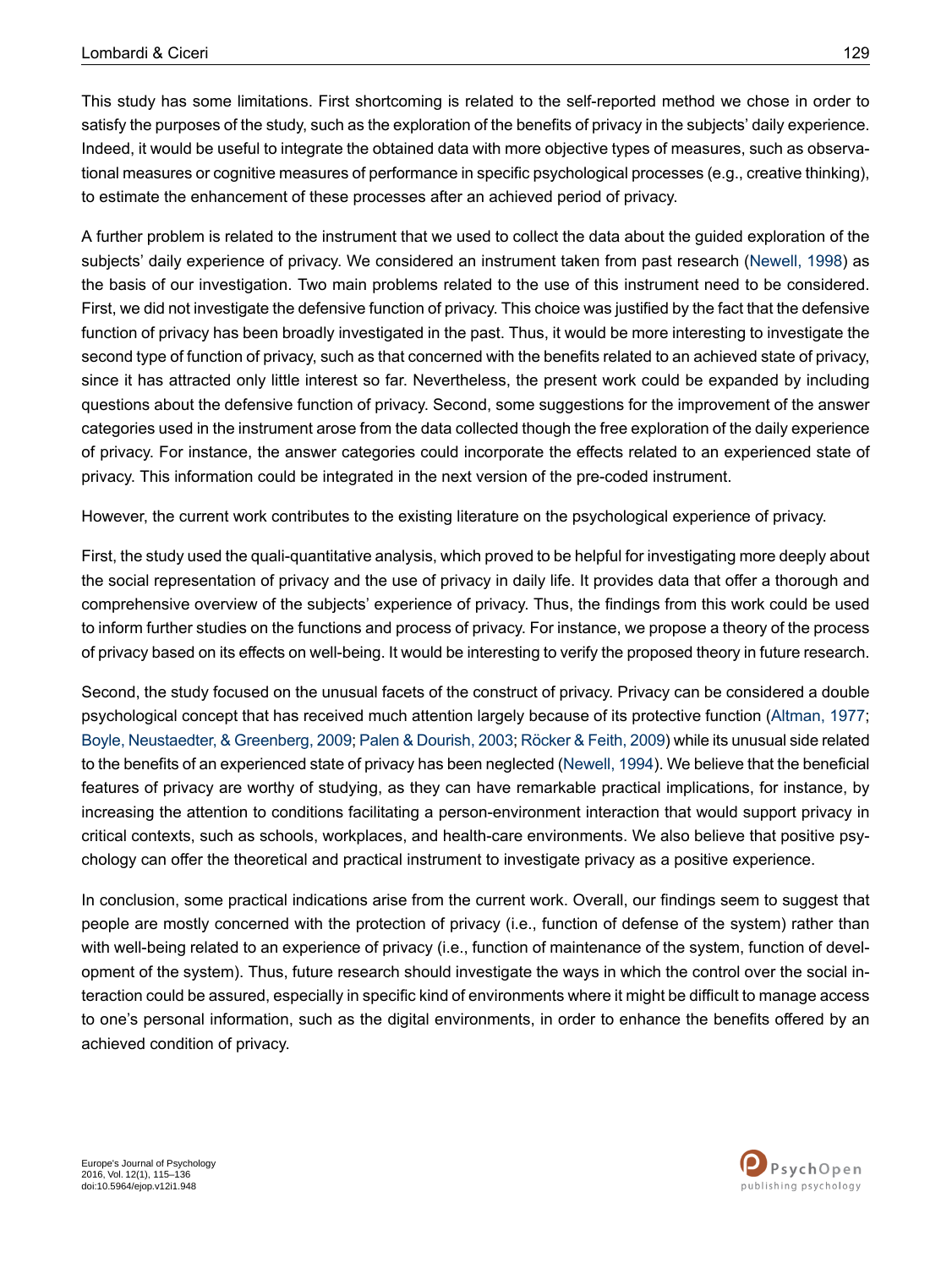### **Notes**

<span id="page-15-12"></span>i) T-Lab software includes a set of statistical tools for content analysis and text mining [\(Lancia,](#page-17-16) 2004) with theoretical roots in the *Grounded Theory* (Glaser & [Strauss,](#page-16-15) 1967), and it is currently used by quali-quantitative researchers from various European countries (Guest & [McLellan,](#page-16-11) 2003; Richards & [Richards,](#page-18-15) 1995). For further information, see [Lancia,](#page-17-16) 2004.

### **Funding**

The authors have no funding to report.

### **Competing Interests**

The authors have declared that no competing interests exist.

### **Acknowledgments**

We would like to thank all the passionate workers of the Laboratory of Communication Psychology for their support, and all the participants for giving their contribution to this project.

## **References**

<span id="page-15-4"></span><span id="page-15-0"></span>Altman, I. (1975). *The environment and social behavior.* Monterey, CA, USA: Brooks/Cole.

- <span id="page-15-8"></span>Altman, I. (1977). Privacy regulation: Culturally universal or culturally specific? *Journal of Social Issues, 33*, 66-84. doi:[10.1111/j.1540-4560.1977.tb01883.x](http://dx.doi.org/10.1111%2Fj.1540-4560.1977.tb01883.x)
- <span id="page-15-9"></span>Bellotti, V. (1998). Design for privacy in multimedia computing and communications environments. In P. Agre & M. Rotenberg (Eds.), *Technology and privacy: The new landscape* (pp. 63-93). Cambridge, MA, USA: MIT Press.
- <span id="page-15-10"></span>Boyle, M. (2003). *A shared vocabulary for privacy*. Paper presented at the Workshop on Ubicomp Communities: Privacy as Boundary Negotiation. 5th International Conference on Ubiquitous Computing, Seattle, WA, USA.
- <span id="page-15-3"></span>Boyle, M., Neustaedter, C., & Greenberg, S. (2009). Privacy factors in video-based media spaces. In S. Harrison (Ed.), *Media space: 20+ years of mediated life* (pp. 97-122). doi[:10.1007/978-1-84882-483-6\\_7](http://dx.doi.org/10.1007%2F978-1-84882-483-6_7)
- <span id="page-15-5"></span><span id="page-15-1"></span>Buslig, A. L., & Burgoon, J. K. (2000). Aggressiveness in privacy-seeking behavior. In S. Petronio (Ed.), *Balancing the secrets of private disclosures* (pp. 181-196). Hillsdale, NJ, USA: Lawrence Erlbaum.
- <span id="page-15-11"></span>Cannon, W. B. (1932). *The wisdom of the body.* London, United Kingdom: Kegan Paul.
- <span id="page-15-2"></span>Cole, D. N., & Hall, T. E. (2010). Privacy functions and wilderness recreation: Use density and length of stay effects on experience. *Ecopsychology, 2*(2), 67-75. doi:[10.1089/eco.2010.0003](http://dx.doi.org/10.1089%2Feco.2010.0003)
- <span id="page-15-6"></span>Cole, J. I., Suman, M., Schramm, P., Lunn, L., Coget, J.-F., Firth, D., . . . Aquino, J.-S. (2001). *The UCLA Internet report: Surveying the digital future: Year two*. Los Angeles, CA, USA: UCLA Center for Communication Policy.
- <span id="page-15-7"></span>Demirbas, O. O., & Demirkan, H. (2000). Privacy dimensions: A case study in the interior architecture design studio. *Journal of Environmental Psychology, 20*, 53-64. doi:[10.1006/jevp.1999.0148](http://dx.doi.org/10.1006%2Fjevp.1999.0148)
- Diener, E. (2000). Subjective well-being. *American Psychologist, 55*, 34-43. doi:[10.1037/0003-066X.55.1.34](http://dx.doi.org/10.1037%2F0003-066X.55.1.34)
- Edney, J. J., & Buda, M. A. (1976). Distinguishing territoriality and privacy: Two studies. *Human Ecology, 4*, 283-296. doi:[10.1007/BF01557915](http://dx.doi.org/10.1007%2FBF01557915)

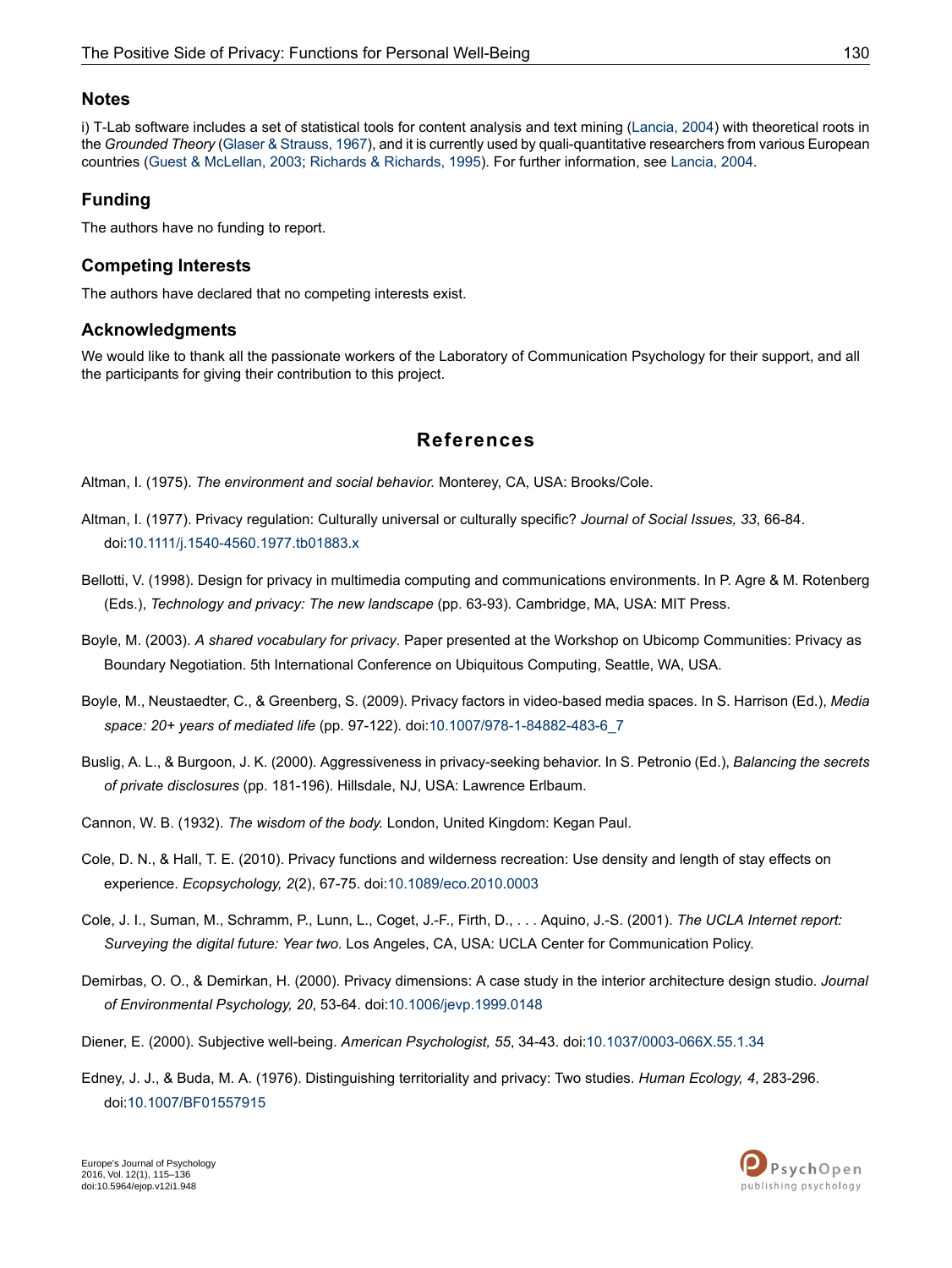- <span id="page-16-10"></span>Foddy, W. (1993). *Constructing questions for interviews and questionnaires: Theory and practice in social research*. Cambridge, United Kingdom: Cambridge University Press.
- <span id="page-16-1"></span>Francis, C., & Cooper, C. (1991). Places people take their problems. In J. Urbina Soria, P. Ortega-Andeane, & R. Bechtel (Eds.), *Proceedings of the Twenty-Second Annual Conference of the Environmental Design Research Association* (pp. 178-184). Oaxtepec, Mexico: Environmental Design Research Association.
- <span id="page-16-15"></span><span id="page-16-12"></span>Gambetti, R. C., & Graffigna, G. (2010). The concept of engagement: A systematic analysis of the ongoing marketing debate. *International Journal of Market Research, 52*(6), 801-826. doi[:10.2501/S147078531020166](http://dx.doi.org/10.2501%2FS147078531020166)
- <span id="page-16-9"></span>Glaser, B. J., & Strauss, A. L. (1967). *The discovery of grounded theory: Strategies for qualitative research.* New York, NY, USA: Aldine de Gruyter.
- <span id="page-16-6"></span>Gosling, S. D., Vazire, S., Srivastava, S., & John, O. P. (2004). Should we trust Web-based studies? A comparative analysis of six preconceptions about Internet questionnaires. *The American Psychologist, 59*, 93-104. doi[:10.1037/0003-066X.59.2.93](http://dx.doi.org/10.1037%2F0003-066X.59.2.93)
- <span id="page-16-11"></span>Grudin, J. (2001). Desituating action: Digital representation of context. *Human-Computer Interaction, 16*, 269-286. doi:[10.1207/S15327051HCI16234\\_10](http://dx.doi.org/10.1207%2FS15327051HCI16234_10)
- <span id="page-16-7"></span>Guest, G., & McLellan, E. (2003). Distinguishing the trees from the forest: Applying cluster analysis to thematic qualitative data. *Field Methods, 15*(2), 186-201. doi:[10.1177/1525822X03015002005](http://dx.doi.org/10.1177%2F1525822X03015002005)
- <span id="page-16-2"></span>Hammitt, W. E. (1982). Cognitive dimensions of wilderness solitude. *Environment and Behavior, 14*, 478-493. doi:[10.1177/0013916582144005](http://dx.doi.org/10.1177%2F0013916582144005)
- <span id="page-16-5"></span>Hammitt, W. E. (2012). Naturalness, privacy and restorative experiences in wilderness: An integrative model. In D. N. Cole (Eds.), *Wilderness visitor experiences: Progress in research and management* (pp. 62-69). Fort Collins, CO, USA: U.S. Department of Agriculture, Forest Service, Rocky Mountain Research Station.
- <span id="page-16-3"></span>Ittelson, W. H., Proshansky, H. M., Rivlin, L. G., & Winkel, G. H. (1974). *An introduction to environmental psychology*. New York, NY, USA: Holt, Rinehart & Winston.
- <span id="page-16-0"></span>Izard, C. E., & Kobak, R. R. (1991). Emotions system functioning and emotion regulation. In J. Garber & K. A. Dodge (Eds.), *The development of emotion regulation and dysregulation* (pp. 303-321). New York, NY, USA: Cambridge University Press.
- <span id="page-16-8"></span><span id="page-16-4"></span>Johnson, C. A. (1974). *Privacy as personal control*. Paper presented at the Environmental Design Research Association, Milwaukee, WI, USA.
- <span id="page-16-13"></span>Kahneman, D., Diener, E., & Schwarz, N. (1999). *Well-being: The foundations of hedonic psychology.* New York, NY, USA: Russel Sage Foundation.
- <span id="page-16-14"></span>Kaplan, S. (1995). The restorative benefits of nature: Toward an integrative framework. *Journal of Environmental Psychology, 15*, 169-182. doi:[10.1016/0272-4944\(95\)90001-2](http://dx.doi.org/10.1016%2F0272-4944%2895%2990001-2)
- Kashdan, T. B., Biwas-Diener, R., & King, L. A. (2009). Reconsidering happiness: The costs of distinguishing between hedonics and eudaimonia. *The Journal of Positive Psychology, 3*(4), 219-233. doi:[10.1080/17439760802303044](http://dx.doi.org/10.1080%2F17439760802303044)
- Kashdan, T. B., & Steger, M. F. (2007). Curiosity and pathways to well-being and meaning in life: Traits, states, and everyday behaviors. *Motivation and Emotion, 31*, 159-173. doi:[10.1007/s11031-007-9068-7](http://dx.doi.org/10.1007%2Fs11031-007-9068-7)

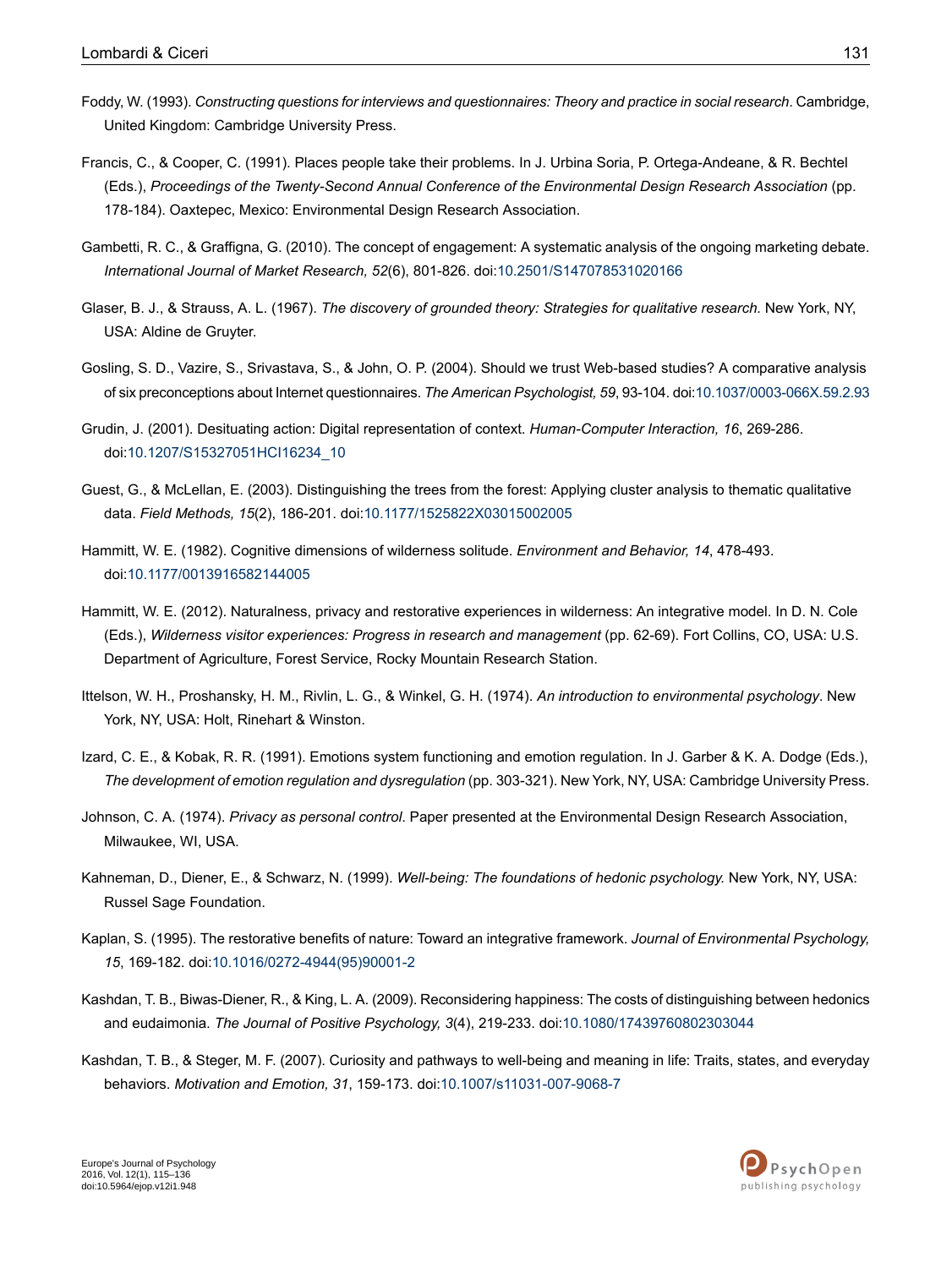- <span id="page-17-11"></span>Keyes, C. L. M. (2002). Complete mental health: An agenda for the 21st century. In C. L. M. Keyes & J. Haidt (Eds.), *Flourishing: Positive psychology and the live well-lived* (pp. 293-312). Washington, DC, USA: American Psychological Association.
- <span id="page-17-7"></span>Klopfer, P. H. K., & Rubenstein, D. I. (1977). The concept of privacy and its biological basis. *Journal of Social Issues, 33*, 52-65. doi:[10.1111/j.1540-4560.1977.tb01882.x](http://dx.doi.org/10.1111%2Fj.1540-4560.1977.tb01882.x)
- <span id="page-17-15"></span><span id="page-17-14"></span>Korpela, K. M. (1989). Place-identity as a product of environmental self-regulation. *Journal of Environmental Psychology, 9*, 241-256. doi:[10.1016/S0272-4944\(89\)80038-6](http://dx.doi.org/10.1016%2FS0272-4944%2889%2980038-6)
- Korpela, K. M. (1991). Are favorite places restorative environments? In J. Urbina-Soria, P. Ortega-Andeane, & R. Bechtel (Eds.), *Healthy environments: Proceedings of the 22nd annual conference of the Environmental Design Research Association* (pp. 371-377). Oklahoma City, OK, USA: EDRA.
- <span id="page-17-13"></span><span id="page-17-4"></span>Korpela, K. M., Hartig, T., Kaiser, F. G., & Fuhrer, U. (2001). Restorative experience and self-regulation in favorite places. *Environment and Behavior, 33*, 572-589. doi[:10.1177/00139160121973133](http://dx.doi.org/10.1177%2F00139160121973133)
- <span id="page-17-16"></span>Korpela, K. M., Kyttä, M., & Hartig, T. (2002). Restorative experience, self-regulation, and children's place preferences. *Journal of Environmental Psychology, 22*, 387-398. doi[:10.1006/jevp.2002.0277](http://dx.doi.org/10.1006%2Fjevp.2002.0277)
- <span id="page-17-9"></span>Lancia, F. (2004). *Strumenti per l'analisi dei testi: Introduzione all'uso di T-LAB* [Tools for text analysis: An introduction to T-Lab]. Milano, Italy: Franco Angeli.
- <span id="page-17-10"></span>Long, C. R. (2000). *A comparison of positive and negative episodes of solitude* (Unpublished master's thesis). University of Massachusetts, Amherst, MA, USA.
- <span id="page-17-6"></span>Long, C. R., & Averill, J. R. (2003). Solitude: An explanation of benefits of being alone. *Journal for the Theory of Social Behaviour, 33*(1), 21-44. doi:[10.1111/1468-5914.00204](http://dx.doi.org/10.1111%2F1468-5914.00204)
- <span id="page-17-12"></span><span id="page-17-1"></span>Milgram, S. (1973). Introduction to Chapter 2. In W. H. Ittelson (Ed.), *Environment and cognition*. New York, NY, USA: Seminar Press.
- <span id="page-17-2"></span>Neumann, P. (1995). *Computer-related risks.* New York, NY, USA: ACM Press.
- <span id="page-17-3"></span>Newell, P. B. (1994). A systems model of privacy. *Journal of Environmental Psychology, 14*, 65-78. doi:[10.1016/S0272-4944\(05\)80199-9](http://dx.doi.org/10.1016%2FS0272-4944%2805%2980199-9)
- <span id="page-17-5"></span>Newell, P. B. (1995). Perspectives on privacy. *Journal of Environmental Psychology, 15*, 87-104. doi:[10.1016/0272-4944\(95\)90018-7](http://dx.doi.org/10.1016%2F0272-4944%2895%2990018-7)
- <span id="page-17-8"></span>Newell, P. B. (1998). A cross-cultural comparison of privacy definitions and functions: A systems approach. *Journal of Environmental Psychology, 18*, 357-371. doi[:10.1006/jevp.1998.0103](http://dx.doi.org/10.1006%2Fjevp.1998.0103)
- <span id="page-17-0"></span>Palen, L., & Dourish, P. (2003). Unpacking privacy for a networked world. In *Proceedings of the Conference on Human Factor in Computing Systems (CHI 2003, Ft Lauderdale)* (pp. 129-137). New York, NY, USA: ACM Press.
- Pastalan, L. A. (1970). Privacy as an expression of human territoriality. In L. A. Pastalan & D. H. Carson (Eds.), *Spatial behavior of older people* (pp. 88-101). Ann Arbor, MI, USA: University of Michigan Press.
- Pedersen, D. M. (1997). Psychological functions of privacy. *Journal of Environmental Psychology, 17*(2), 147-156. doi:[10.1006/jevp.1997.0049](http://dx.doi.org/10.1006%2Fjevp.1997.0049)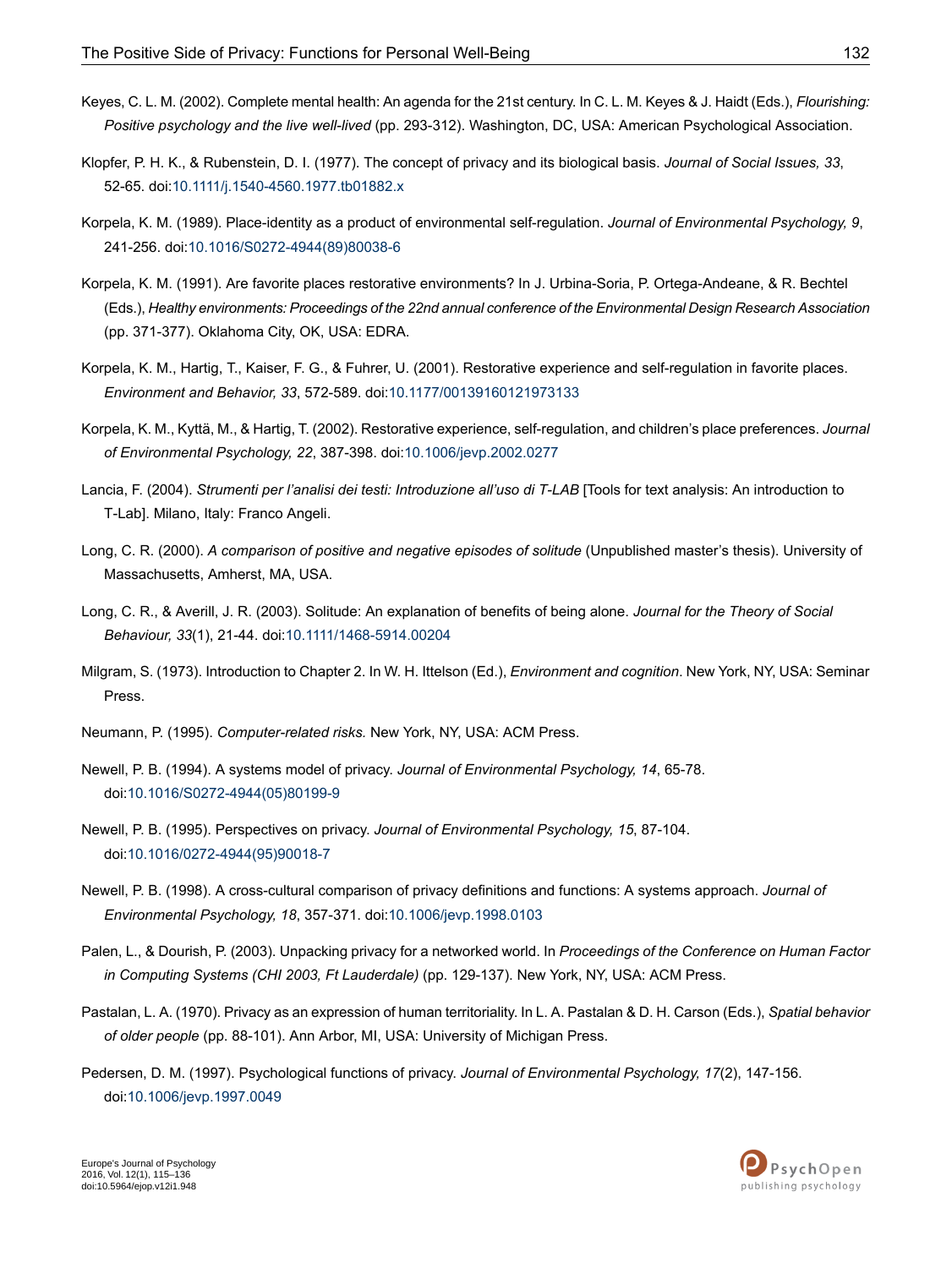- <span id="page-18-0"></span>Pedersen, D. M. (1999). Model for types of privacy by privacy functions. *Journal of Environmental Psychology, 19*(4), 397-405. doi:[10.1006/jevp.1999.0140](http://dx.doi.org/10.1006%2Fjevp.1999.0140)
- <span id="page-18-11"></span><span id="page-18-1"></span>Petronio, S. (2003). *Boundaries of privacy: Dialectics of disclosure.* Albany, NY, USA: State University of New York Press.
- Proshansky, H. M., Ittleson, W. H., & Rivlin, L. G. (1976). Freedom of choice and behavior in a physical setting. In H. M. Proshansky, W. H. Ittleson, & L. G. Rivlin (Eds.), *Environmental psychology: People and their physical setting* (pp. 170-181). New York, NY, USA: Holt, Rinehart, & Winston.
- <span id="page-18-15"></span><span id="page-18-14"></span>Reja, U., Lozar Manfreda, K., Hlebec, V., & Vehovar, V. (2003). Open-ended vs. closed-ended questions in Web questionnaires. In A. Ferligoj & A. Mrvar (Eds.), *Developments in applied statistics* (pp. 159-177). Ljubljana, Slovenia: FDV.
- <span id="page-18-10"></span>Richards, T., & Richards, L. (1995). Using hierarchical categories in qualitative data analysis. In U. Kelle (Ed.), *Computer-aided qualitative data analysis: Theory, methods, and practice* (pp. 80-95). Thousand Oaks, CA, USA: Sage.
- <span id="page-18-7"></span>Röcker, C., & Feith, A. (2009). Revisiting privacy in smart spaces: Social and architectural aspects of privacy in technology-enhanced environments. In P. S. Sandhu (Ed.), *Proceedings of the International Symposium on Computing, Communication and Control (ISCCC '09), Singapore, October 9-11, 2009* (pp. 201-205). Singapore, Singapore: International Association of Computer Science and Information Technology.
- <span id="page-18-5"></span>Ryan, R. M., & Deci, E. L. (2000). The darker and brighter sides of human existence: Basic psychological needs as a unifying concept. *Psychological Inquiry, 11*(4), 319-338. doi[:10.1207/S15327965PLI1104\\_03](http://dx.doi.org/10.1207%2FS15327965PLI1104_03)
- <span id="page-18-6"></span>Ryff, C. D., & Singer, B. H. (1998). The contours of positive human health. *Psychological Inquiry, 9*, 1-28. doi:[10.1207/s15327965pli0901\\_1](http://dx.doi.org/10.1207%2Fs15327965pli0901_1)
- <span id="page-18-16"></span><span id="page-18-4"></span>Ryff, C. D., & Singer, B. H. (2008). Know thyself and become what you are: A eudaimonic approach to psychological well-being. *Journal of Happiness Studies, 9*, 13-39. doi:[10.1007/s10902-006-9019-0](http://dx.doi.org/10.1007%2Fs10902-006-9019-0)
- <span id="page-18-13"></span>Salton, G., & McGill, M. J. (1984). *Introduction to modern information retrieval*. New York, NY, USA: McGraw-Hill.
- Seligman, M. E. P., & Csikszentmihalyi, M. (2000). Positive psychology: An introduction. *American Psychologist, 55*, 5-14. doi:[10.1037/0003-066X.55.1.5](http://dx.doi.org/10.1037%2F0003-066X.55.1.5)
- <span id="page-18-12"></span><span id="page-18-8"></span>Seligman, M. E. P., Steen, T. A., Park, N., & Peterson, C. (2005). Positive psychology progress: Empirical validation of interventions. *American Psychologist, 60*(5), 410-421. doi:[10.1037/0003-066X.60.5.410](http://dx.doi.org/10.1037%2F0003-066X.60.5.410)
- <span id="page-18-3"></span>Sommer, R. (2002). Personal space in a digital age. In R. B. Bechtel & A. Churchman (Eds.), *Handbook of environmental psychology* (pp. 647-660). New York, NY, USA: John Wiley & Sons.
- <span id="page-18-9"></span>Sue, V. M., & Ritter, L. A. (2007). *Conducting online surveys*. Los Angeles, CA, USA: Sage.
- <span id="page-18-2"></span>Suedfeld, P. (1982). Aloneness as a healing experience. In L. A. Peplau & D. Perlman (Eds.), *Loneliness: A sourcebook of current theory, research, and therapy* (pp. 54-67). New York, NY, USA: Wiley and Sons.
- Tu, C. H. (2002b). The measurement of social presence in an online learning environment. *International Journal on E-Learning, 1*(2), 34-45.
- Ulrich, R. S., Simons, R. F., Losito, B. D., Fiorito, E., Miles, M. A., & Zelson, M. (1991). Stress recovery during exposure to natural and urban environments. *Journal of Environmental Psychology, 11*, 201-230. doi[:10.1016/S0272-4944\(05\)80184-7](http://dx.doi.org/10.1016%2FS0272-4944%2805%2980184-7)

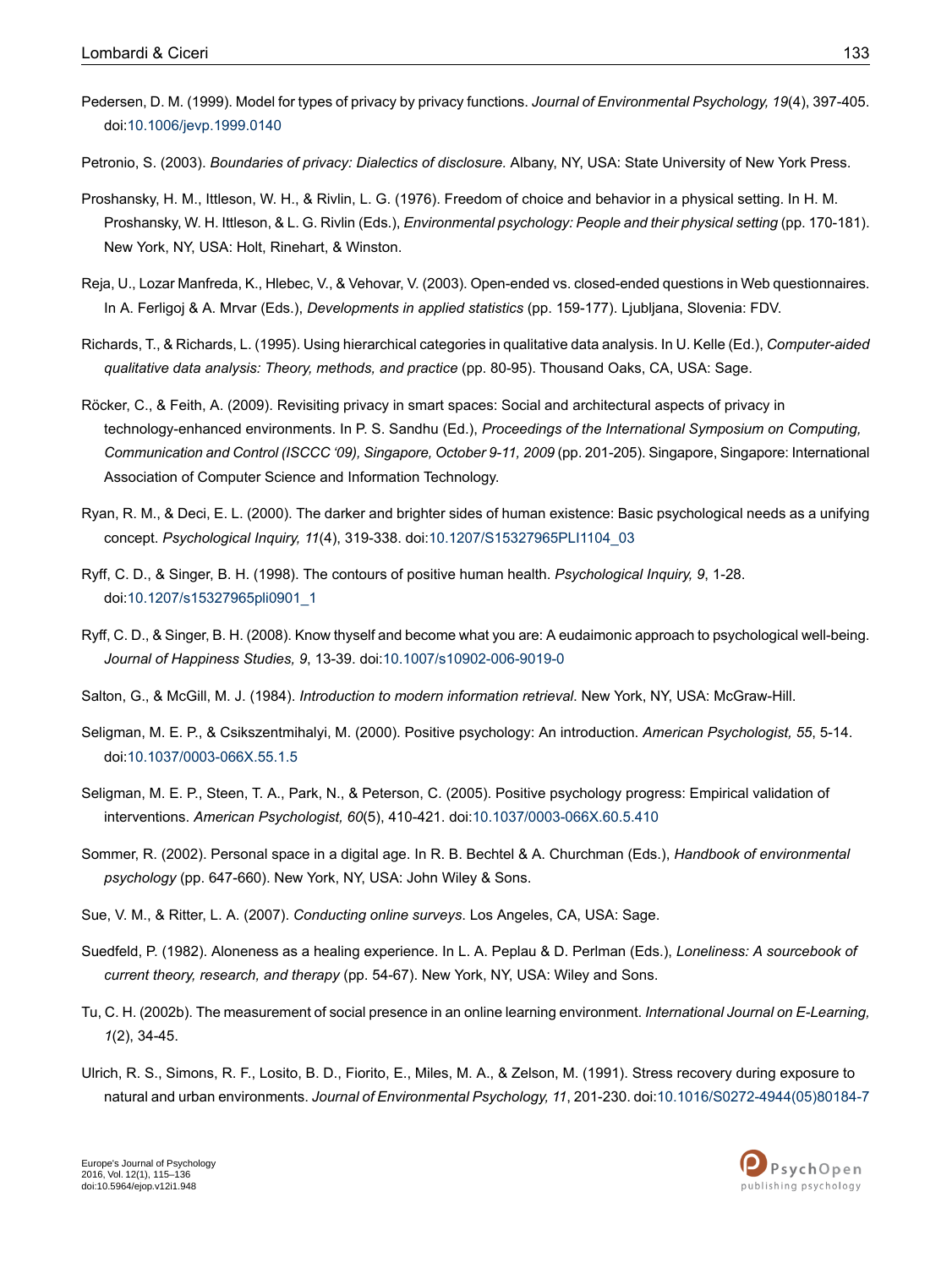<span id="page-19-2"></span>Vinten, G. (1995). Open versus closed questions – An open issue? *Management Decision, 33*(4), 27-31. doi:[10.1108/00251749510084653](http://dx.doi.org/10.1108%2F00251749510084653)

<span id="page-19-4"></span><span id="page-19-1"></span>Vuorinen, R. (1990). *Persoonallisuus ja minuus* [Personality and self]. Juva, Finland: WSOY.

Waterman, A. S. (1993). Two conceptions of happiness: Contrasts of personal expressiveness (eudaimonia) and hedonic enjoyment. *Journal of Personality and Social Psychology, 64*, 678-691. doi:[10.1037/0022-3514.64.4.678](http://dx.doi.org/10.1037%2F0022-3514.64.4.678)

<span id="page-19-3"></span><span id="page-19-0"></span>Westin, A. (1967). *Privacy and freedom*. New York, NY, USA: Atheneum.

# **Appendix**

### **Lemmas Featuring in the Five Conceptual Clusters Obtained With the Application of the Cluster Analysis**

Table A1

*Cluster 1 collects the sample's experience of invasion of privacy via media and new media*

| <b>Lemma and Variable</b> | <b>Translated lemma and variable</b> | Chi <sup>2</sup> | <b>EC</b> in cluster | <b>EC</b> in total |
|---------------------------|--------------------------------------|------------------|----------------------|--------------------|
| e-mail                    | e-mail                               | 49.827           | 18                   | 21                 |
| ricevere                  | receive                              | 40.992           | 13                   | 14                 |
| domanda 2                 | question 2                           | 34.024           | 55                   | 128                |
| collega                   | colleague                            | 32.687           | 14                   | 18                 |
| chiamare                  | call                                 | 26.299           | 10                   | 12                 |
| facebook                  | facebook                             | 23.439           | 8                    | 9                  |
| internet                  | internet                             | 22.849           | 10                   | 13                 |
| sito                      | website                              | 22.849           | 10                   | 13                 |
| amico                     | friend                               | 13.138           | 13                   | 25                 |
| accorgersi                | notice                               | 13.122           | 5                    | 6                  |
| aprire                    | open                                 | 13.122           | 5                    | 6                  |

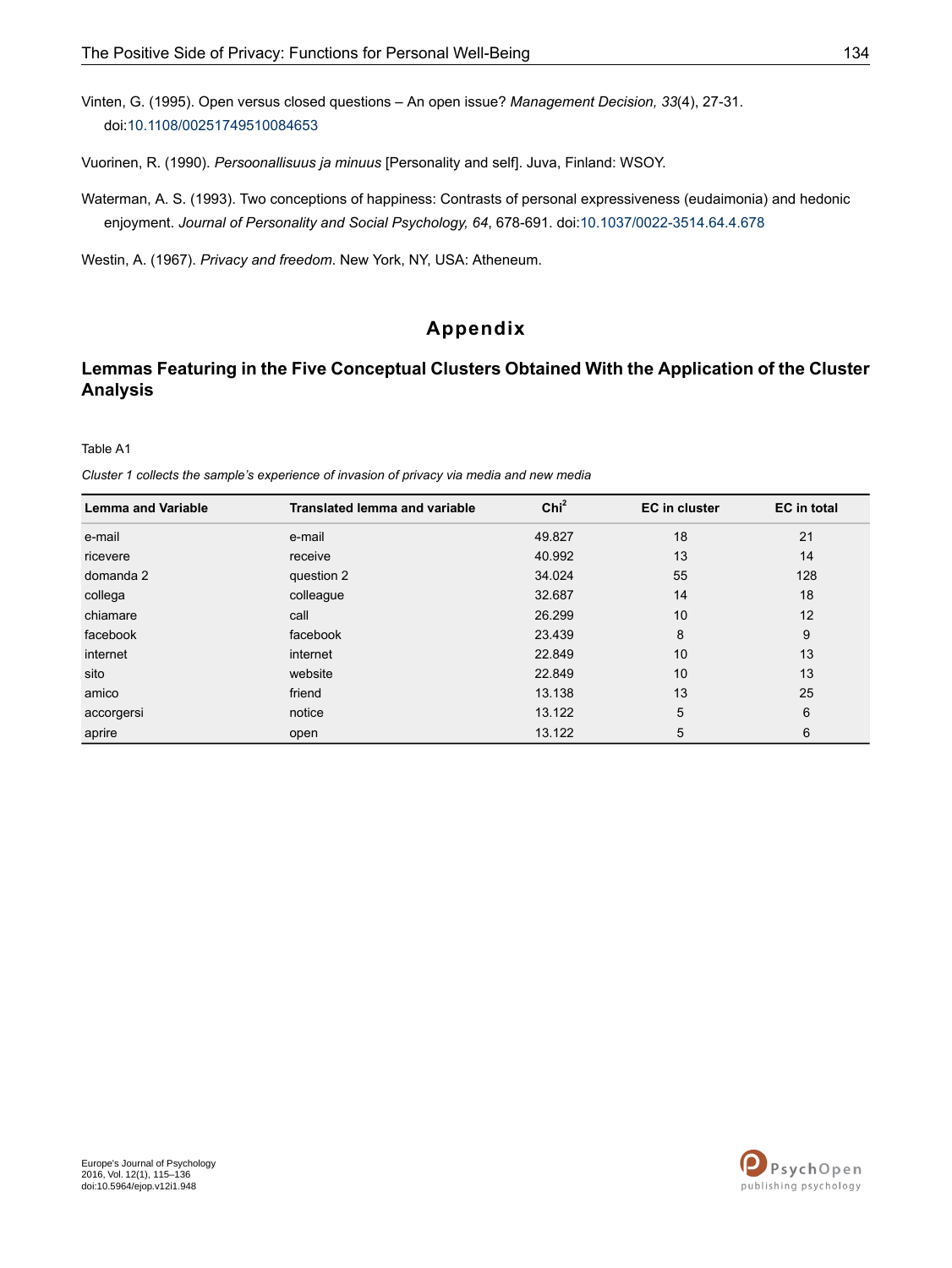#### Table A2

Cluster 2 emphasizes the management of private information by other people, who can be entailed to manage one owns data or not

| Lemma      | <b>Translated lemma</b> | Chi <sup>2</sup> | <b>EC</b> in cluster | <b>EC</b> in total |
|------------|-------------------------|------------------|----------------------|--------------------|
| casa       | home                    | 37.811           | 21                   | 31                 |
| esame      | exam                    | 25.994           | 11                   | 14                 |
| telefonata | call                    | 23.541           | 23                   | 44                 |
| ospedale   | hospital                | 19.884           | 7                    | 8                  |
| continuo   | continue                | 17.617           | 5                    | 5                  |
| camera     | room                    | 17.346           | 10                   | 15                 |
| nome       | name                    | 17.346           | 10                   | 15                 |
| cognome    | surname                 | 16.455           | 6                    | 7                  |
| numero     | number                  | 15.207           | 10                   | 16                 |
| contattare | contact                 | 11.762           | 8                    | 13                 |
| matricola  | registration number     | 9.891            | 5                    | 7                  |
| esiti      | result                  | 9.729            | 4                    | 5                  |
| università | university              | 9.729            | 4                    | 5                  |

#### Table A3

Cluster 3 concerns the experience of an achieved state of privacy, which is characterized by a sense of agency in managing the boundaries *of its own personal space*

| Lemma      | <b>Translated lemma</b> | Chi <sup>2</sup> | <b>EC in Cluster</b> | <b>EC</b> in total |
|------------|-------------------------|------------------|----------------------|--------------------|
| vivere     | live                    | 49.875           | 11                   | 12                 |
| spazio     | space                   | 38.647           | 21                   | 40                 |
| tempo      | time                    | 25.235           | 13                   | 24                 |
| dedicare   | spend                   | 20.452           | 4                    | 4                  |
| piacere    | like                    | 14.804           | 4                    | 5                  |
| ritagliare | consecrate              | 14.804           | 4                    | 5                  |
| invadere   | invade                  | 13.943           | 6                    | 10                 |
| sicurezza  | safety                  | 13.943           | 6                    | 10                 |
| momento    | while                   | 13.892           | 13                   | 32                 |
| noi        | we.                     | 12.352           | 12                   | 30                 |

#### Table A4

*Cluster 4 collects the sample's experience of privacy as a condition of "lack of violation of privacy"*

| Lemma and variable | <b>Translated lemma and variable</b> | Chi <sup>2</sup> | <b>EC</b> in cluster | <b>EC</b> in total |
|--------------------|--------------------------------------|------------------|----------------------|--------------------|
| segreto            | secret                               | 41.725           | 9                    | 11                 |
| social network     | social network                       | 23.748           | 5                    | 6                  |
| leggere            | read                                 | 17.923           | 4                    | 5                  |
| diario             | diary                                | 17.415           | 6                    | 10                 |
| episodio           | episode                              | 15.481           | 5                    | 8                  |
| domanda 3          | question 3                           | 11.843           | 20                   | 71                 |
| confidenza         | intimacy                             | 8.693            | 3                    | 5                  |
| trattamento        | deal                                 | 7.538            | 5                    | 12                 |
| divulgare          | tell                                 | 7.250            | 6                    | 16                 |